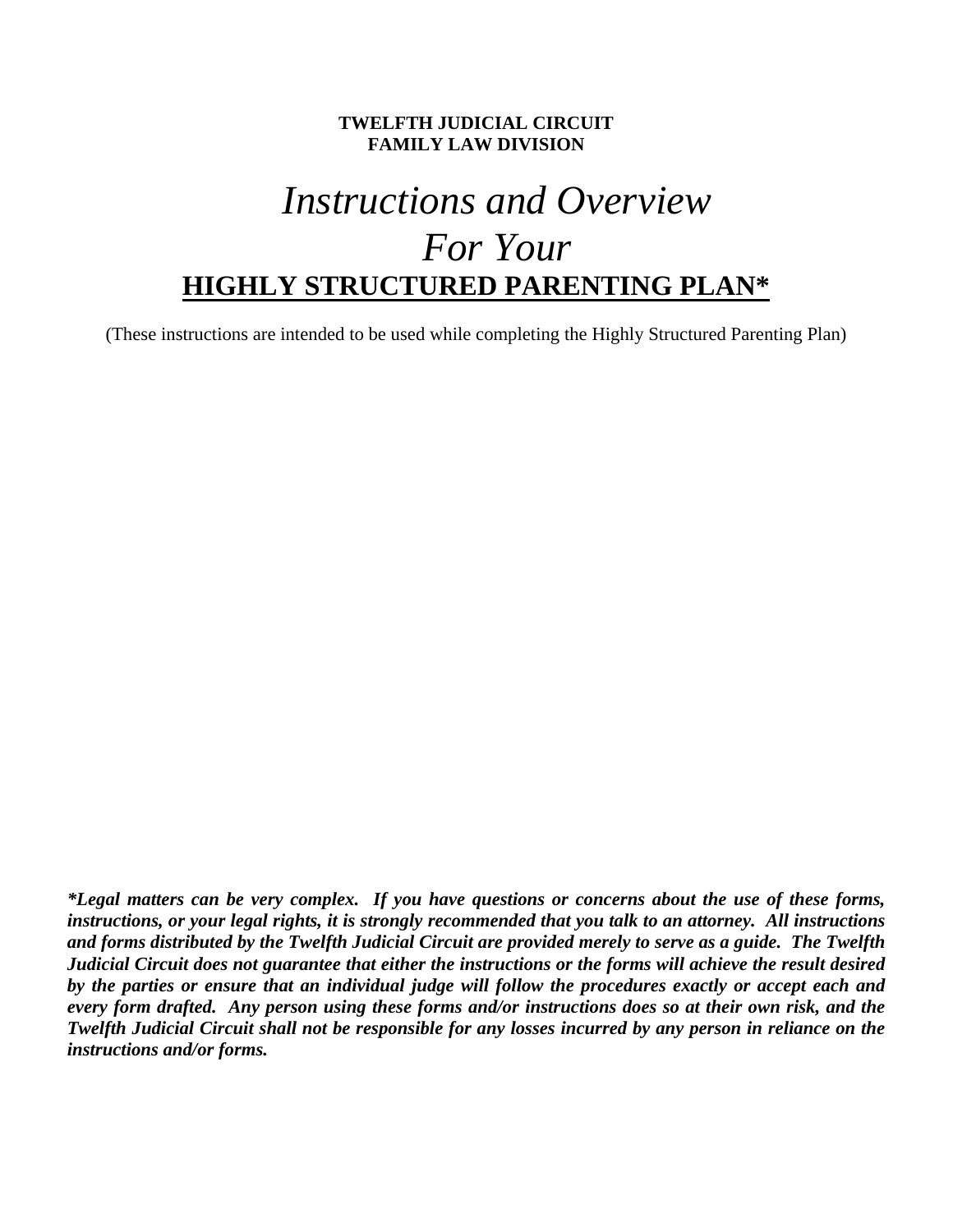## **For best results, complete the assessment in the 12th Judicial Circuit's "Instructions and Assessments for your Parenting Plan" prior to using the Highly Structured Parenting Plan.**

## **Step One: Assessment**

- 1. Do you believe your child(ren)'s other parent deliberately tries to make you look bad by: giving your child(ren) expensive gifts; failing to back you up concerning discipline; showing you disrespect in front of the child(ren); and, saying bad things about you to third parties?
- 2. Your child(ren) is/are not permitted to take his/her belongings between homes without restrictions or conflict?
- 3. Do you believe you're the other parent deliberately interferes with your time with the child(ren)?
- 4. Are you and the other parent unable to attend any public function, at the same time, without conflict?
- 5. Do you feel the other parent is deliberately not fulfilling his/her child related financial responsibilities to you?
- 6. Do you believe the other parent has no good qualities?

### **If you answered "no" to all of the above please purchase from the Clerk of Court or download the Basic Parenting Plan from www.jud12.flcourts.org.**

### **If you answered "yes" to any of the above then complete the following Highly Structured Parenting Plan.**

## **Step Two: Getting Started**

- 1. Before you fill in any part of the Highly Structured Parenting Plan, you should make a copy of the blank form. Save this copy for when you are ready to fill out a final version to file with the Court.
- 2. At the top of the first page fill in the county where the plan is being filed or where the original action took place. This is the county of original jurisdiction, Sarasota, Manatee, or DeSoto.
- 3. On the top left side of the page, fill in the names of the Petitioner and the Respondent on the lines provided. If you have an existing court case, use the labels and names as they appear on the original documents filed with the court. If you do not have an existing court case, then it does not matter who is the petitioner or respondent until the case is filed.
- 4. On the top right side of the page, enter your case number and division, if you have one. If the Parenting Plan you are submitting is agreed upon by both parents, write "Both" otherwise, fill in the name of the parent who is proposing the Parenting Plan where it says "Parenting Plan of:".

## **Step Three: Identification of the Parties**

- 1. List the names of the Father and the Mother; as well as, each of their contact information.
- 2. List the minor children involved in this parenting plan, including their date of birth, current address, and future address, if known, or if the address is unknown then a location (ex. Albuquerque, New Mexico).
- 3. List any minor children that are not addressed by this plan. Including their date of birth, who they live with (ex. Aunt, Grandfather, etc.) and their address.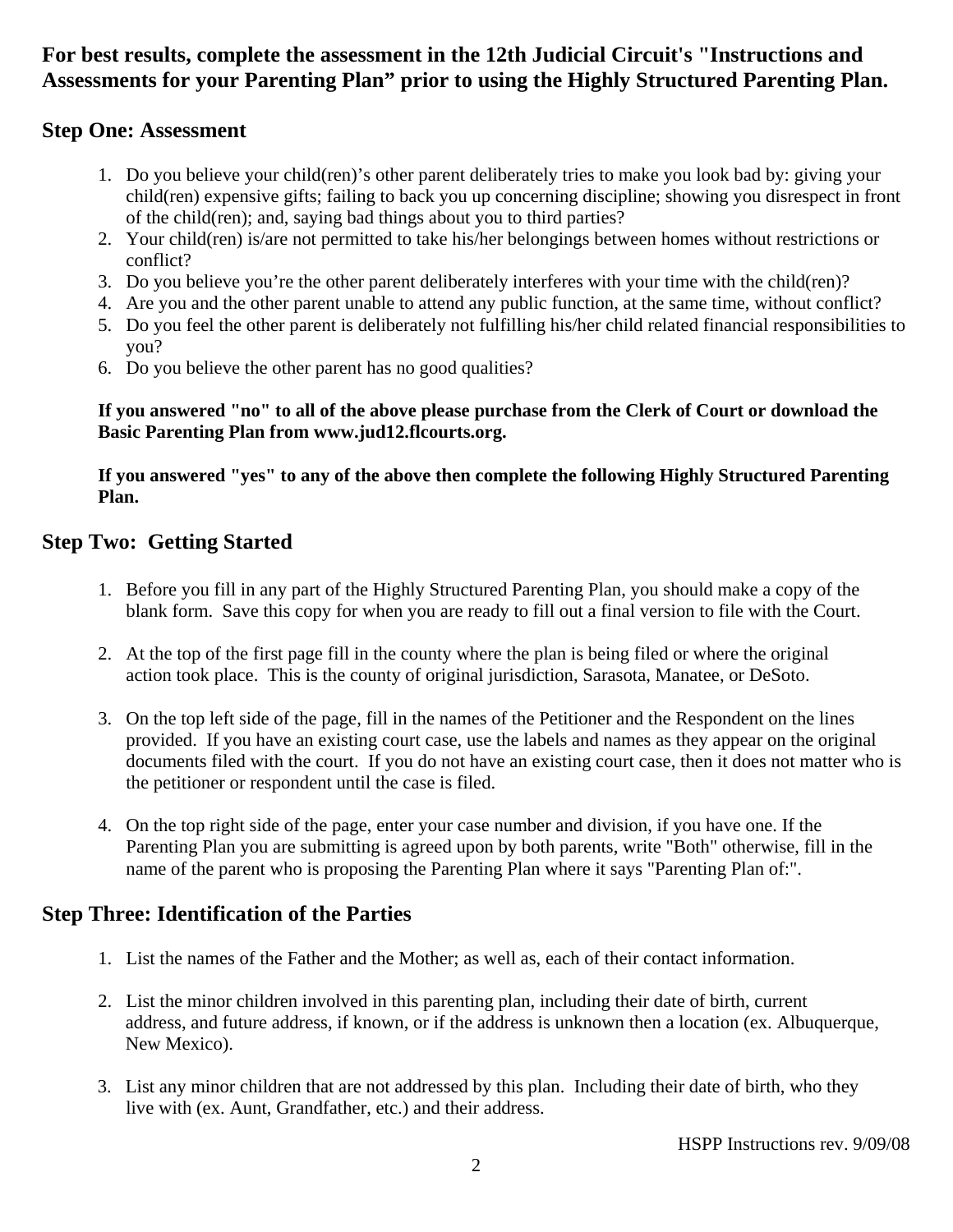## **Step Four: Choose your Options**

### **A. Contact Section**

**Weekly Contact:** Determine when your child(ren) will be in the care of each parent. Create a schedule for weekdays and for weekends.

**Holiday Contact:** Determine how the child(ren) will be spending time during holidays. Fill in the blanks by writing the appropriate parent's name to show where the child(ren) will be for the holidays. You may add other special occasions you celebrate below the printed list. Remember to write in beginning and ending dates and times if the selected option has blanks.

**Summer Contact:** Choose one of the options. If you are agreeing to a schedule other than one of the first three options, remember to clearly explain the terms of your agreement.

#### **B. Communication Section**

**Virtual Communication**: Select all options that apply. Remember to write in specific days and times that communication will take place or number of times per week, etc.

**Communication:** List the means of communication. (Ex. unrestricted, phone, email, etc.)

#### **C. Exchange and Travel Section**

Carefully read all of the options in each of the sections and check ALL that apply. Fill in the appropriate blanks and describe in detail your plan for exchanging the child(ren), if the option allows for it.

#### **D. Information Sharing Section**

Provide each parties' complete information. Review the information provided, about sharing information between parents, school, and involvement in other activities. .

#### **E. Other Terms Section**

Describe any other provisions you would like to include in your parenting plan.

#### **F. Dispute Resolution**

Decide whether you will agree to resolve any disputes that may arise in the future through mediation or other means.

### **Step Five: File with the Court**

If the plan is proposed by only one parent, then that parent alone should sign. If the plan is agreed to by both parents, both parents must sign the parenting plan and have their signatures witnessed by a **notary public** or **deputy clerk**. After completing the plan, you should file the original plan and a Notice of Filing with the Clerk of Court in the county where the petition was filed and keep a copy for your records. **NOTE**: If an agreed parenting plan is not filed by the parties, the Court shall establish a plan.

Even if you and your child(ren)'s other parent are unable to come to an agreement on a parenting plan, please complete the assessment to determine which parenting plan may be right for your family. Purchase the appropriate parenting plan from the Clerk of Court, or download the plan from the  $12<sup>th</sup>$  Judicial Circuit's website at www.jud12.flcourts.org. Prepare as a draft in the event your case is referred to mediation.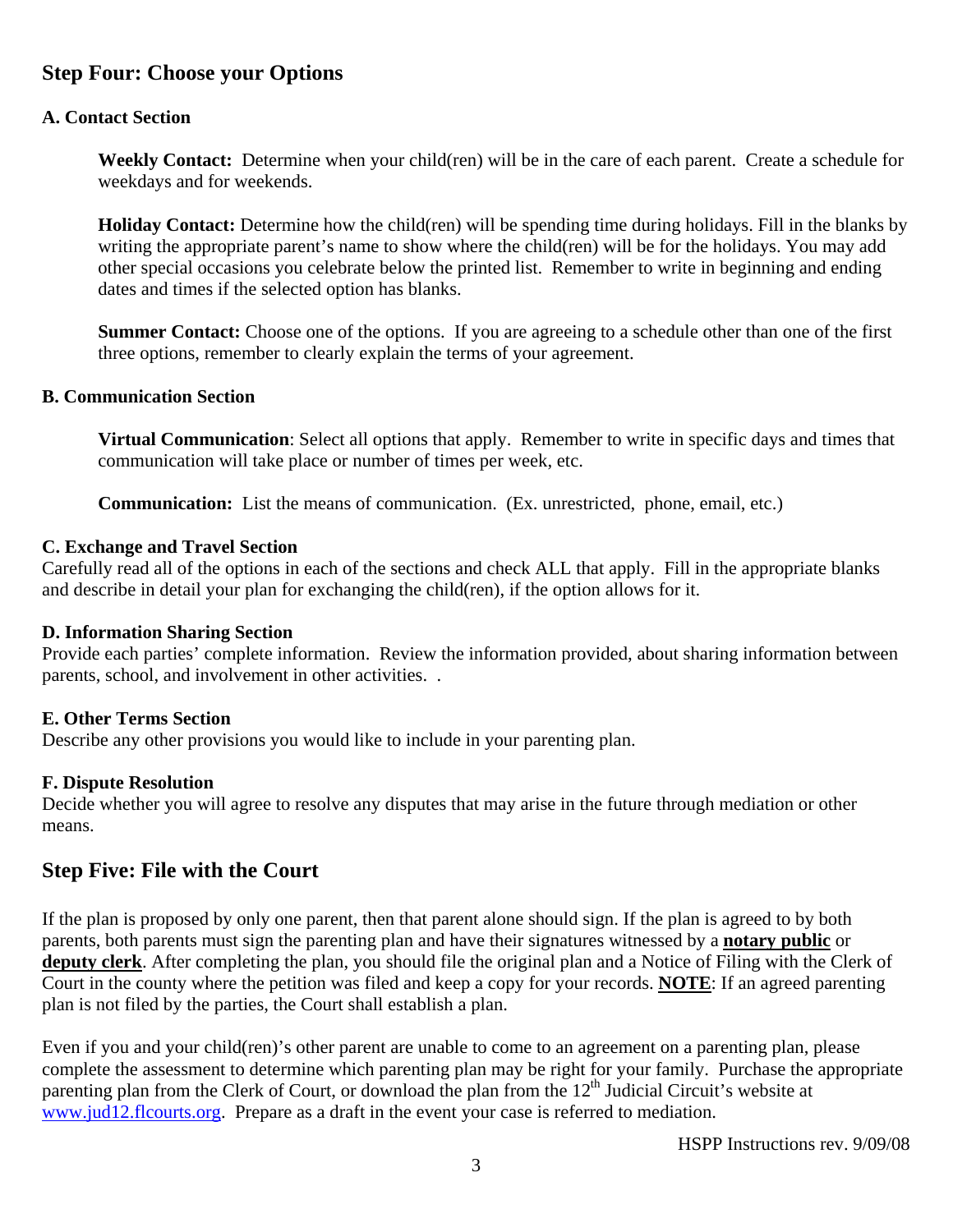### *The Do's and Don'ts of Parenting*  **Both Parents**

### **DO:**

- Maintain healthy communication with your children.
- Make it a priority to communicate regularly with the other parent.
- Religiously follow the parenting plan to make the process routine, easy and positive for your children.
- Strive to keep your word to the children.
- Contact the other parent immediately if there is an emergency involving the children while they are with you.

### **DON'T:**

Be uncooperative. The children will suffer consequences if their parents do not cooperate.

## **Parent A**

### **(The parent with whom the child has more time-sharing)**

## **DO:**

- Share information about school, teachers, activities, friends and relatives with the other Parent.
- Be flexible and supportive of the children's relationship with the other Parent.
- Encourage excitement for the anticipated communication and/or travel with the other Parent.

## **DON'T:**

- Edit, coach, monitor, or otherwise interfere with the children's communication with the other Parent.
- Take it personally if the children do not wish to call you regularly when they are with the other parent.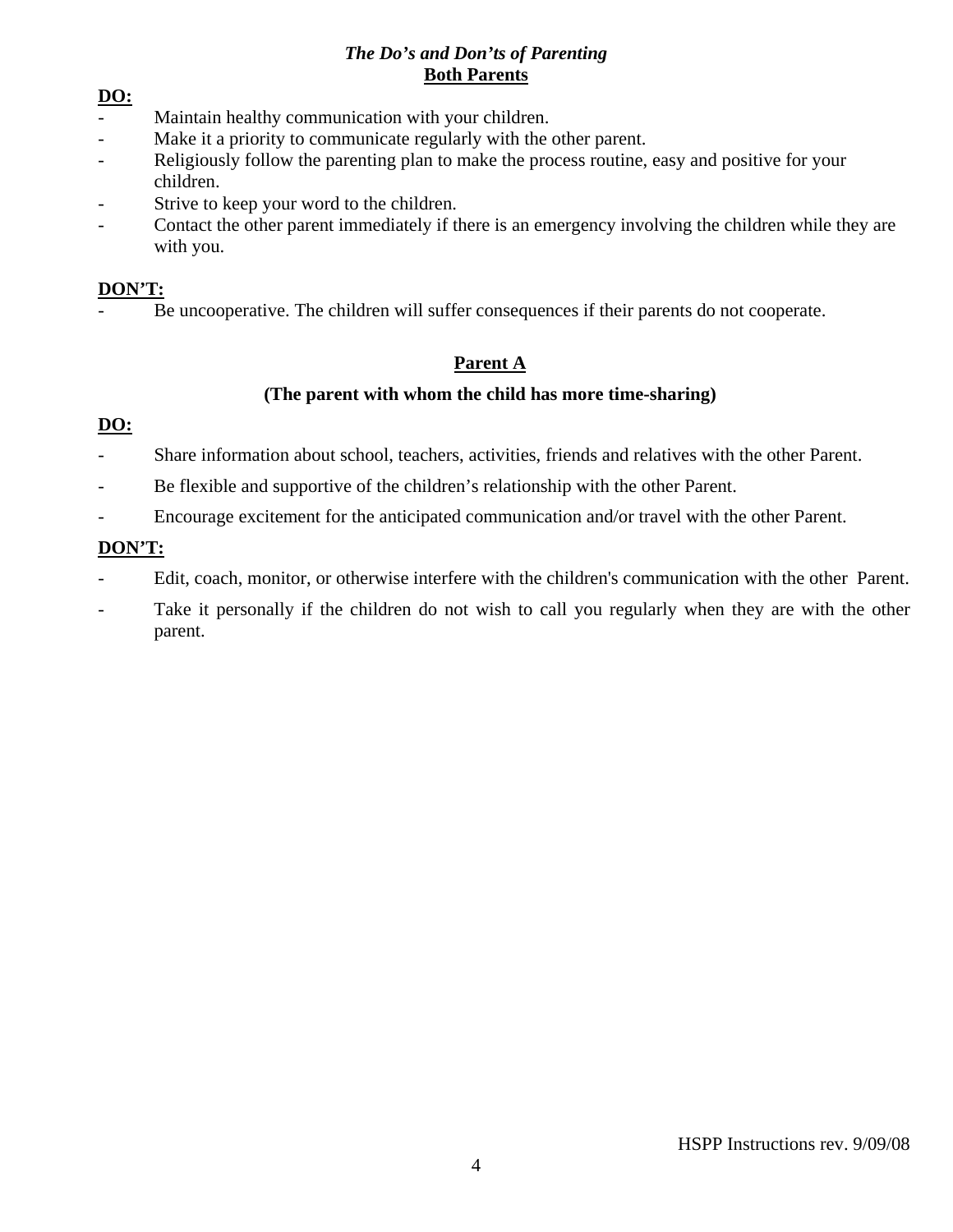### **IN THE CIRCUIT COURT OF THE TWELFTH JUDICIAL CIRCUIT IN AND FOR COUNTY, FLORIDA**

| Petitioner                                                   |                                                        |                              |                       |  |  |  |
|--------------------------------------------------------------|--------------------------------------------------------|------------------------------|-----------------------|--|--|--|
|                                                              |                                                        |                              |                       |  |  |  |
| and                                                          |                                                        | Case No.<br>Family Division: |                       |  |  |  |
| Respondent                                                   |                                                        |                              |                       |  |  |  |
|                                                              | <b>HIGHLY STRUCTURED PARENTING PLAN</b>                |                              |                       |  |  |  |
| 1. PARENTING PLAN OF: Check all that apply                   |                                                        |                              |                       |  |  |  |
| $\Box$ Both Parents                                          | $\Box$ Mother                                          | $\Box$ Father                | □ Court Ordered Plan  |  |  |  |
| $\Box$ Temporary                                             | $\Box$ Final Judgment                                  | $\Box$ Modification          |                       |  |  |  |
| <b>Name</b>                                                  | <b>Address</b>                                         | <b>Phone</b>                 | E-Mail                |  |  |  |
|                                                              |                                                        |                              |                       |  |  |  |
| Mother:                                                      |                                                        |                              |                       |  |  |  |
|                                                              |                                                        |                              |                       |  |  |  |
|                                                              |                                                        |                              |                       |  |  |  |
|                                                              | THIS PARENTING PLAN INVOLVES THE FOLLOWING CHILD(REN): |                              |                       |  |  |  |
| <b>Name</b>                                                  | Date of Birth                                          | <b>Current Address</b>       | <b>Future Address</b> |  |  |  |
|                                                              |                                                        |                              |                       |  |  |  |
| Child 1:                                                     |                                                        |                              |                       |  |  |  |
| Child 2:<br>Child 3:                                         |                                                        |                              |                       |  |  |  |
| Child 4:                                                     |                                                        |                              |                       |  |  |  |
| Child 5:                                                     |                                                        |                              |                       |  |  |  |
| LIST ANY MINOR CHILDREN YOU HAVE NOT ADDRESSED BY THIS PLAN. |                                                        |                              |                       |  |  |  |
|                                                              |                                                        |                              |                       |  |  |  |
| <b>Name</b><br><b>Date of Birth</b>                          |                                                        | <b>Current Address</b>       |                       |  |  |  |
| Child 1:                                                     |                                                        |                              |                       |  |  |  |
| Child 2:<br>Child 3:                                         |                                                        |                              |                       |  |  |  |

*YOU SHOULD WRITE UP A SEPARATE PARENTING PLAN FOR EACH CHILD.* 

## **2. JURISDICTION**

**• The United States is the country of habitual residence of the child(ren).** 

**• The State of Florida maintains the most significant contacts with the child(ren) and is the most appropriate forum for addressing parenting contact.** 

**•This Parenting Plan is a child custody determination for the purposes of the Uniform Child Custody Jurisdiction and Enforcement Act, the International Child Abduction Remedies Act, 42 U.S.C. ss 11601 et seq., the Parental Kidnapping Prevention Act, and the Convention on the Civil Aspects of International Child Abduction enacted at the Hague on October 25, 1980.**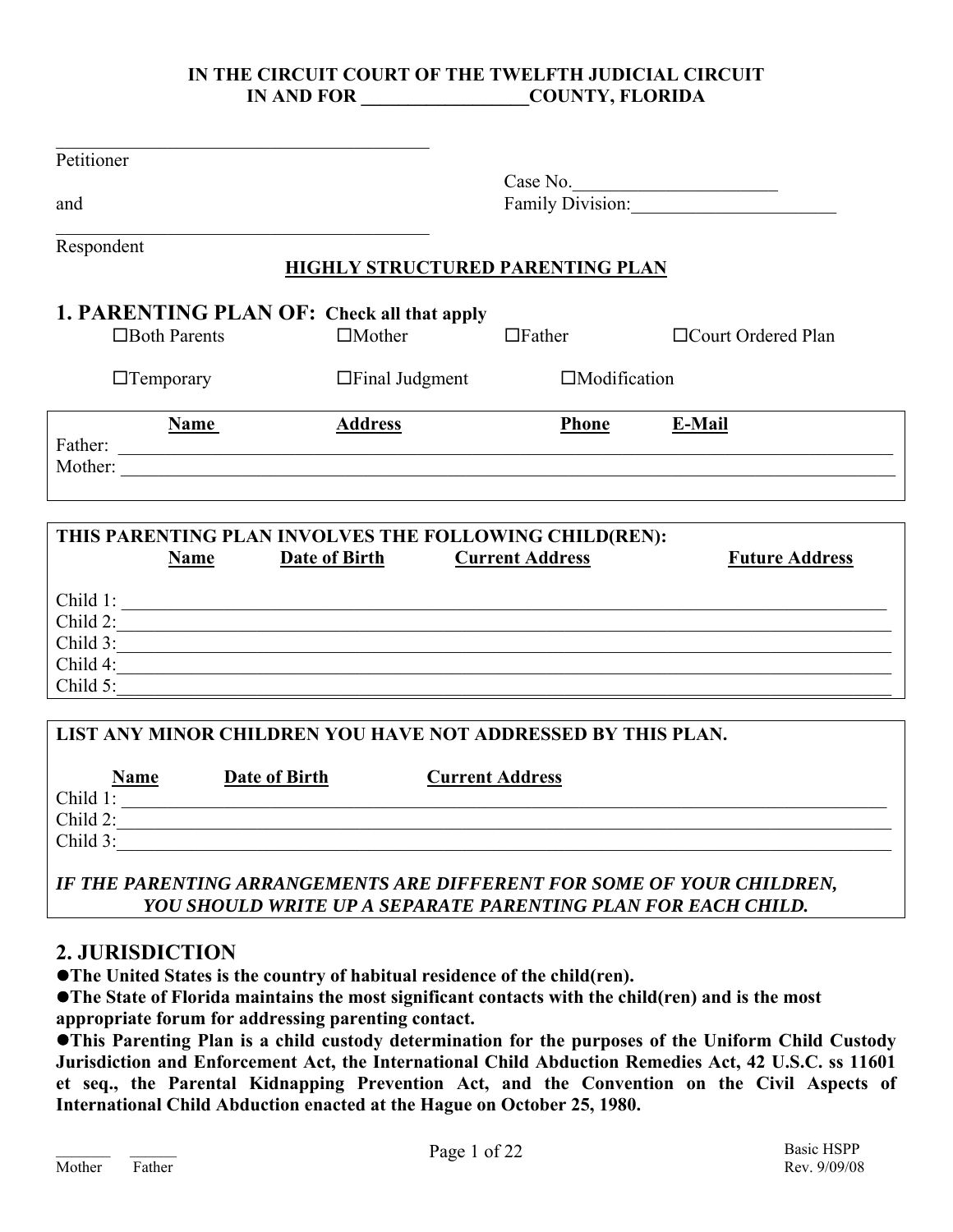### **• The State of Florida is the child(ren)'s home state for purposes of the Uniform Child Custody Jurisdiction and Enforcement Act.**

Venue is proper in the county of:  $\sqrt{\ }$  Select your County Manatee Sarasota DeSoto County.

## **3. PARENTING PRINCIPLES**

A. General

**▪Each Parent shall make decisions regarding the day-to-day care and control of the child(ren) while they are with that parent.** 

**▪Each parent will make emergency decisions affecting the health or safety of the child(ren), notifying the other parent at the earliest opportunity.** 

▪**Each parent shall have access to all academic, medical, and other health related information pertaining to the child(ren), and they shall sign any necessary documentation ensuring that both parents have access to said records.**

**▪Each parent shall be responsible for getting their own copies of records and reports directly from the school and medical facilities.** 

**▪Each parent has independent authority to confer with the child(ren)'s school, day care, medical and health related providers and other programs with regard to the child(ren)'s educational, emotional and social progress.** 

**▪Both parents shall be listed as emergency contacts for the child(ren).** 

**▪Each parent shall make sure the other parent has current contact information for the other parent.** 

**▪Each child has a right to be absent, insulated and protected from the parents' differences with each other and arguments or discussions.** 

**▪Each child has a right to be free of negative comments and behavior by one parent about the other.** 

B. In the event the parties do not agree on a parental decision: √ *Check only one*

 $\Box$  The parents shall submit the issue to the following Parenting Coordinator

\_\_\_\_\_\_\_\_\_\_\_\_\_\_(name). If the parents are unable to agree on a parenting, one will be found or

appointed from the  $12<sup>th</sup>$  Judicial Circuit approved list.

 Unless otherwise agreed the professional shall be Paid by:  $\Box$  Mother  $\%\$   $\Box$  Father  $\%\$ 

 $\Box$  If eligible, the parents will use the mediator appointed by the Court's mediation program.

 $\Box$  The parents shall first submit the issue to mediation.

If the parents are unable to mutually agree on a mediator, the parents shall use:

 Unless otherwise agreed during mediation, the mediator shall be Paid by:  $\Box$  Mother  $\%\$   $\Box$  Father  $\%\$ 

 $\mathcal{L}_\mathcal{L} = \mathcal{L}_\mathcal{L} = \mathcal{L}_\mathcal{L} = \mathcal{L}_\mathcal{L} = \mathcal{L}_\mathcal{L} = \mathcal{L}_\mathcal{L} = \mathcal{L}_\mathcal{L} = \mathcal{L}_\mathcal{L} = \mathcal{L}_\mathcal{L} = \mathcal{L}_\mathcal{L} = \mathcal{L}_\mathcal{L} = \mathcal{L}_\mathcal{L} = \mathcal{L}_\mathcal{L} = \mathcal{L}_\mathcal{L} = \mathcal{L}_\mathcal{L} = \mathcal{L}_\mathcal{L} = \mathcal{L}_\mathcal{L}$ 

 The parents shall submit the issue to the court at the earliest available date.  $\Box$  Other: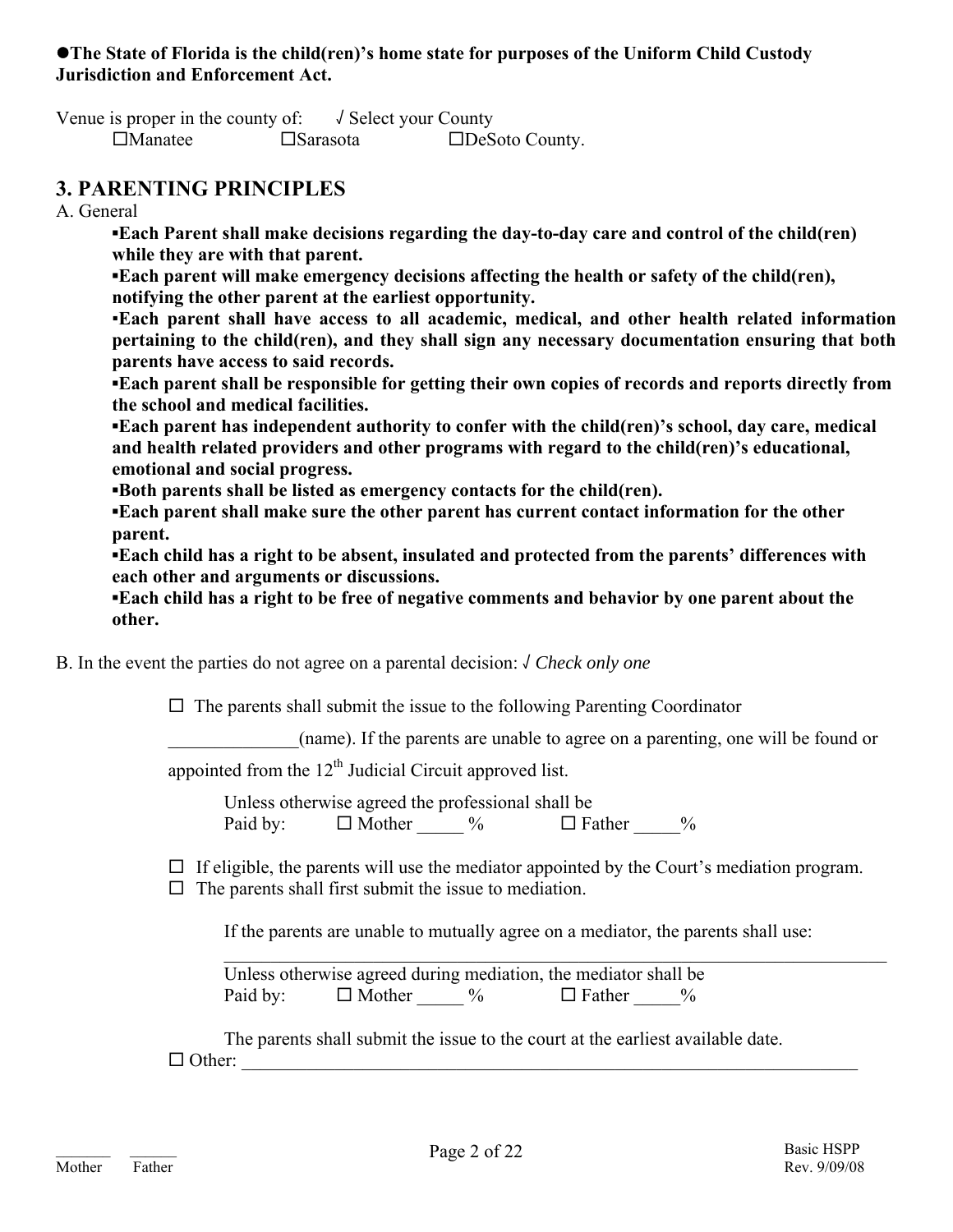C. The ultimate decision making authority shall be made by: √ Check only Mother or Father for the following

|                                                                         | needs of the child(ren)                                         |  | $\Box$ Mother | $\Box$ Father |
|-------------------------------------------------------------------------|-----------------------------------------------------------------|--|---------------|---------------|
| -Discipline                                                             |                                                                 |  | $\Box$ Mother | $\Box$ Father |
| -Religion                                                               |                                                                 |  | $\Box$ Mother | $\Box$ Father |
|                                                                         | $\blacktriangleright$ Extra-curricular needs of the child (ren) |  | $\Box$ Mother | $\Box$ Father |
| $\blacksquare$ Medical/health related needs of the child $(\text{ren})$ |                                                                 |  | $\Box$ Mother | $\Box$ Father |
|                                                                         | • Academic/educational needs of the child(ren)                  |  | $\Box$ Mother | $\Box$ Father |

● Remember if you cannot resolve these parenting issues, the court will step in to assign one parent to **resolve these parenting issues.** 

## **4. CHILDREN'S RIGHTS**

z**Each child has a right:** 

**▪To have two parents to love without fear of anger or guilt from the other; and** 

**▪To develop an independent and meaningful relationship with the other parent and to respect the differences of each parent and their home; and** 

**▪To be absent, insulated and protected from disparaging, belittling or alienating statements about the other parent; and** 

**▪To not be used as a messenger, delivery means or means of communication with the other parent; and** 

**▪To not be questioned about the other parent.** 

## **5. EDUCATION**

The children shall be enrolled/registered in school by: √ *Check only one* 

- $\Box$  Mother
- $\Box$  Father

**NOTE:** This assignment does not determine where the child(ren) shall attend school. That determination shall be made by the school district rules.

The child(ren) shall attend (if known): √ *Check all that apply* 

| $\Box$ Child Care:            |                                         |               |               |                   |
|-------------------------------|-----------------------------------------|---------------|---------------|-------------------|
| Paid by:                      | $\frac{0}{0}$<br>$\Box$ Mother          | $\Box$ Father | $\frac{0}{0}$ |                   |
| $\Box$ Pre-School:            |                                         |               |               |                   |
| Paid by:                      | $\Box$ Mother<br>$\frac{0}{0}$          | $\Box$ Father | $\frac{0}{0}$ |                   |
| $\Box$ Public School          |                                         |               |               |                   |
| $\Box$ Private School:        |                                         |               |               |                   |
| Paid by:                      | $\frac{0}{0}$<br>$\Box$ Mother          | $\Box$ Father | $\frac{0}{0}$ |                   |
| $\Box$ Before School Program: |                                         |               |               |                   |
| Paid by:                      | $\Box$ Mother<br>$\frac{0}{0}$          | $\Box$ Father | $\frac{0}{0}$ |                   |
| $\Box$ After School Program:  |                                         |               |               |                   |
|                               | $\frac{0}{0}$<br>Paid by: $\Box$ Mother | $\Box$ Father | $\frac{0}{0}$ |                   |
|                               |                                         | Page 3 of 22  |               | <b>Basic HSPP</b> |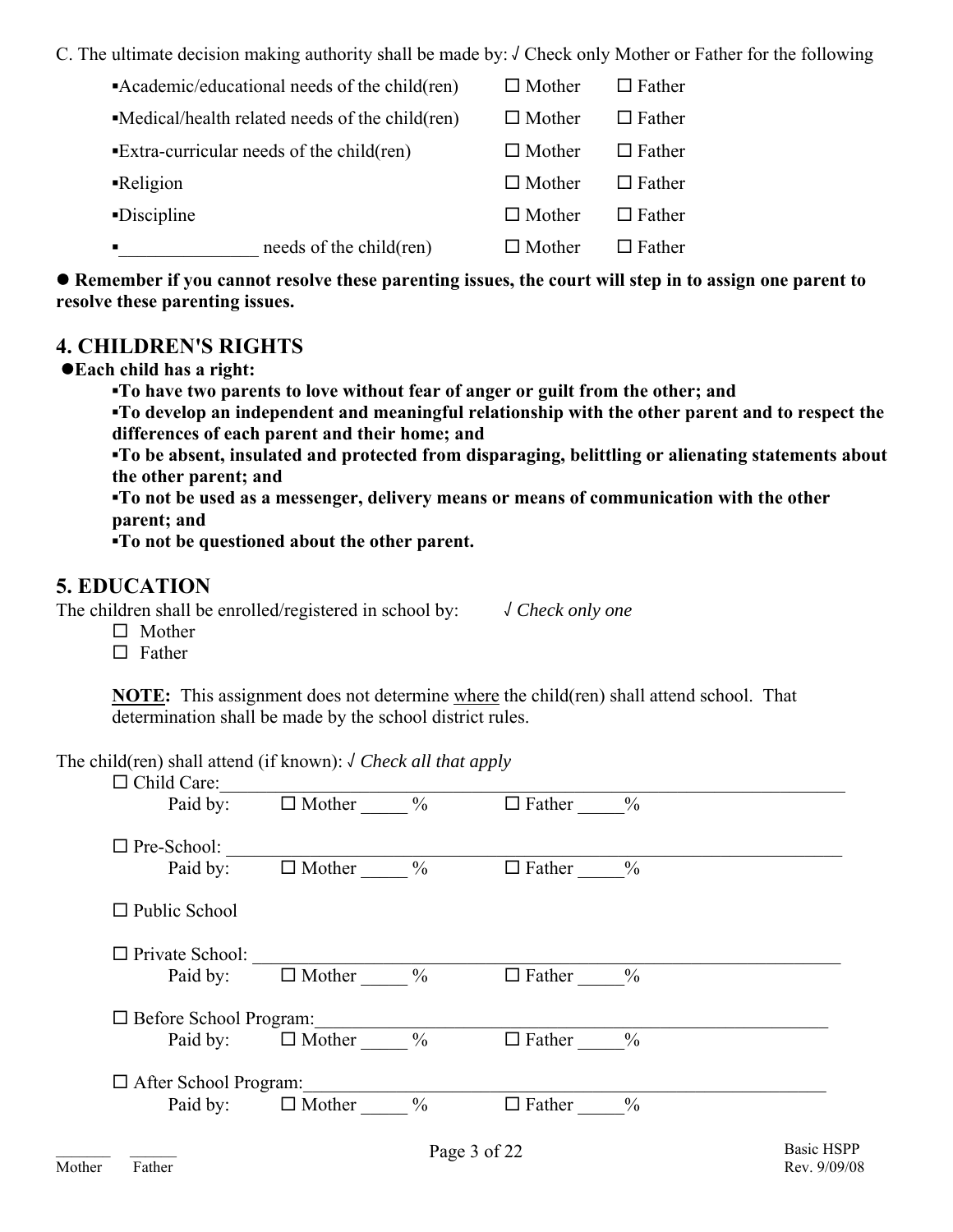| $\Box$ Special Education:<br>Paid by: $\Box$ Mother $\_\_\_\%$ $\Box$ Father $\_\_\_\%$     |                          |                                                            |                                                                                                                                                                                                                                                                                                                                                                                                                                                                                                                                                  |
|---------------------------------------------------------------------------------------------|--------------------------|------------------------------------------------------------|--------------------------------------------------------------------------------------------------------------------------------------------------------------------------------------------------------------------------------------------------------------------------------------------------------------------------------------------------------------------------------------------------------------------------------------------------------------------------------------------------------------------------------------------------|
|                                                                                             |                          |                                                            |                                                                                                                                                                                                                                                                                                                                                                                                                                                                                                                                                  |
| $\Box$ Tutoring:<br>Paid by: $\Box$ Mother $\_\_\_\%$ $\Box$ Father $\_\_\_\%$              |                          |                                                            |                                                                                                                                                                                                                                                                                                                                                                                                                                                                                                                                                  |
|                                                                                             |                          |                                                            |                                                                                                                                                                                                                                                                                                                                                                                                                                                                                                                                                  |
| <b>6. EXTRA-CURRICULAR ACTIVITIES:</b> $\bigcup$ Check all that apply                       |                          |                                                            |                                                                                                                                                                                                                                                                                                                                                                                                                                                                                                                                                  |
| child(ren)'s choice during that parent's parenting time.                                    |                          |                                                            | $\Box$ Either parent may register the child (ren) and allow them to participate in the activity of the                                                                                                                                                                                                                                                                                                                                                                                                                                           |
| during that parent's parenting time.                                                        |                          |                                                            | $\Box$ The parent with the minor child(ren) shall transport the minor child(ren) to and/or from extra-<br>curricular activities, providing all necessary uniforms and equipment are within the parent's possession,                                                                                                                                                                                                                                                                                                                              |
| $\Box$ The costs of the extra-curricular activities shall be                                |                          |                                                            |                                                                                                                                                                                                                                                                                                                                                                                                                                                                                                                                                  |
|                                                                                             |                          | Paid by: $\Box$ Mother $\_\_\_\%$ $\Box$ Father $\_\_\_\%$ |                                                                                                                                                                                                                                                                                                                                                                                                                                                                                                                                                  |
| $\Box$ The uniforms and equipment required for extra-curricular activities shall be         |                          |                                                            |                                                                                                                                                                                                                                                                                                                                                                                                                                                                                                                                                  |
|                                                                                             |                          | Paid by: $\Box$ Mother $\_\_\_\%$ $\Box$ Father $\_\_\_\%$ |                                                                                                                                                                                                                                                                                                                                                                                                                                                                                                                                                  |
|                                                                                             |                          |                                                            |                                                                                                                                                                                                                                                                                                                                                                                                                                                                                                                                                  |
| $\square$ No changes shall occur without court order.                                       |                          |                                                            |                                                                                                                                                                                                                                                                                                                                                                                                                                                                                                                                                  |
|                                                                                             |                          |                                                            |                                                                                                                                                                                                                                                                                                                                                                                                                                                                                                                                                  |
|                                                                                             |                          |                                                            |                                                                                                                                                                                                                                                                                                                                                                                                                                                                                                                                                  |
| $\Box$ If the child(ren) attend summer camps, the costs and efforts shall be:               |                          |                                                            | Paid by: $\Box$ Parent scheduled to have the child(ren) during that time period; or                                                                                                                                                                                                                                                                                                                                                                                                                                                              |
| 7. MEDICAL                                                                                  |                          | $\Box$ Mother $\_\_\_\%$ $\Box$ Father $\_\_\_\%$          |                                                                                                                                                                                                                                                                                                                                                                                                                                                                                                                                                  |
| parent with the knowledge of such event shall immediately notify the other parent.          |                          |                                                            | ●Parents shall obtain on their own all medical, psychological, counseling, therapeutic, optical,<br>orthodontic, dental or other health related care and needs of the child(ren) as allowed by court order.<br>OIn the event of serious illness, accident or hospitalization affecting the health of the child(ren), the<br>• A parent scheduling a routine appointment for the child(ren) shall notify the other parent in writing<br>within 7 days, in writing, that the appoint occurred. The notice shall include the health care provider's |
| name and contact information.                                                               |                          | $\sqrt$ Check all that apply                               |                                                                                                                                                                                                                                                                                                                                                                                                                                                                                                                                                  |
|                                                                                             |                          |                                                            |                                                                                                                                                                                                                                                                                                                                                                                                                                                                                                                                                  |
| $\Box$ Uncovered medical expenses of the child (ren) shall be<br>Paid by:                   | $\Box$ Mother ________ % | $\Box$ Father ______%                                      |                                                                                                                                                                                                                                                                                                                                                                                                                                                                                                                                                  |
|                                                                                             |                          |                                                            |                                                                                                                                                                                                                                                                                                                                                                                                                                                                                                                                                  |
| $\Box$ Uncovered dental and/or orthodontic expenses of the child (ren) shall be<br>Paid by: |                          |                                                            |                                                                                                                                                                                                                                                                                                                                                                                                                                                                                                                                                  |
|                                                                                             |                          | $\Box$ Mother $\_\_\_\_$ % $\Box$ Father $\_\_\_$          |                                                                                                                                                                                                                                                                                                                                                                                                                                                                                                                                                  |
| expenses shall be                                                                           |                          |                                                            | $\Box$ Uncovered psychological, counseling, therapeutic or other health related needs of the child (ren)                                                                                                                                                                                                                                                                                                                                                                                                                                         |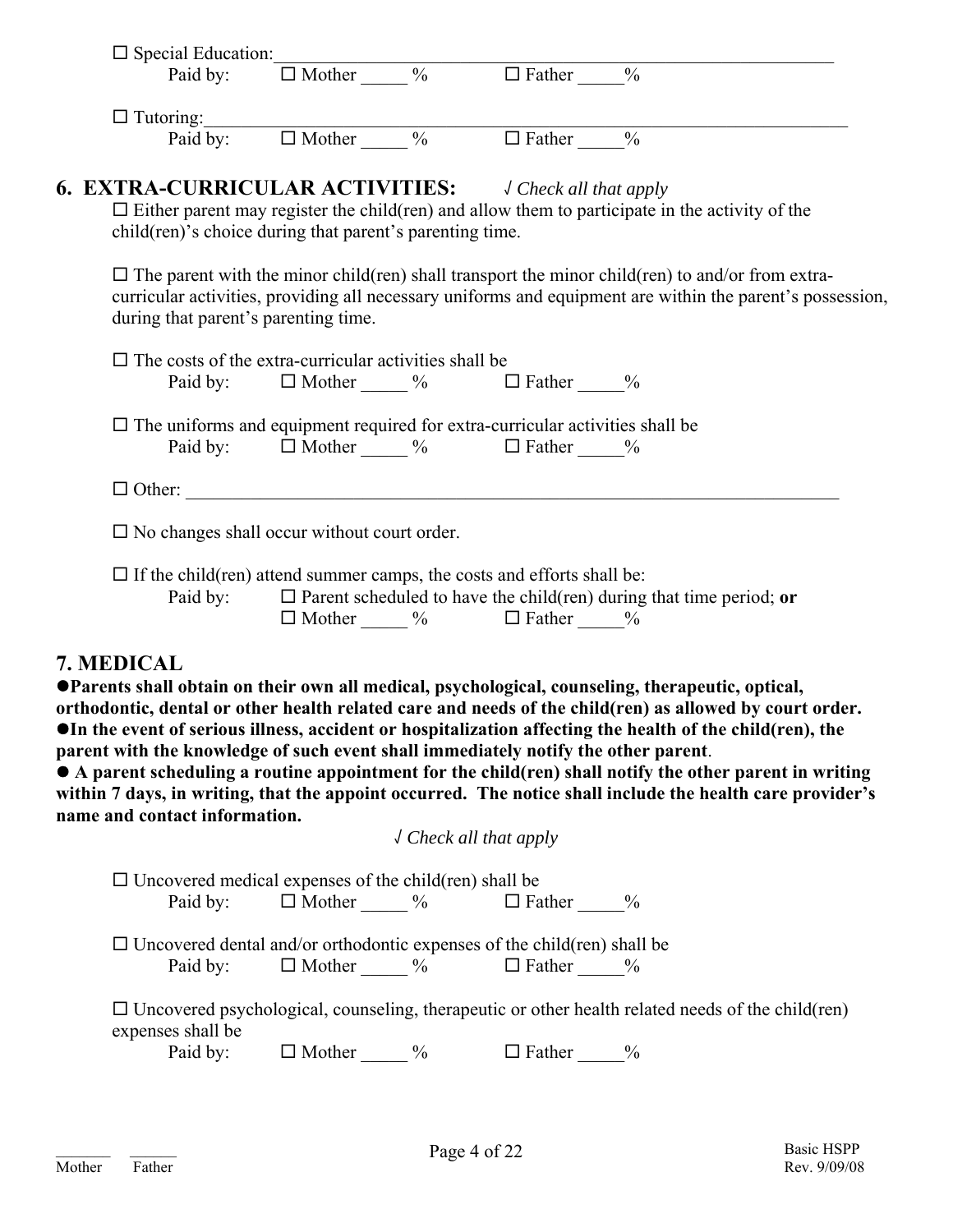## **8. RELIGION** √ *Check all that apply*

 $\square$  Each parent may provide religious instruction in the faith they so desire.

 $\square$  The parents have agreed that the child(ren)'s religious training shall be in the faith of:

|                                     |                         |          |                           | A. The costs of such training shall be                                                                                                                                                                                                                                                   |              |                            |                                                                                                                                                                                                      |                                                                                                        |
|-------------------------------------|-------------------------|----------|---------------------------|------------------------------------------------------------------------------------------------------------------------------------------------------------------------------------------------------------------------------------------------------------------------------------------|--------------|----------------------------|------------------------------------------------------------------------------------------------------------------------------------------------------------------------------------------------------|--------------------------------------------------------------------------------------------------------|
|                                     |                         |          |                           | Paid by: $\Box$ Mother $\_\_\_\%$ $\Box$ Father $\_\_\_\%$                                                                                                                                                                                                                               |              |                            |                                                                                                                                                                                                      |                                                                                                        |
|                                     |                         |          |                           | B. The efforts and transportation needed for training shall be<br>Paid by: $\Box$ Mother $\_\_\_\\%$                                                                                                                                                                                     |              | $\Box$ Father $\_\_\_\_$ % |                                                                                                                                                                                                      |                                                                                                        |
| 9. SCHEDULING<br>A. School Calendar |                         |          |                           |                                                                                                                                                                                                                                                                                          |              |                            |                                                                                                                                                                                                      | On or before 01 August each year, both parents shall obtain a copy of the school calendar for the next |
| school year.                        |                         |          |                           |                                                                                                                                                                                                                                                                                          |              |                            |                                                                                                                                                                                                      |                                                                                                        |
|                                     | $\Box$ the oldest child |          |                           | A. The parents shall follow the school calendar of: $\sqrt{C}$ Check all that apply                                                                                                                                                                                                      |              |                            |                                                                                                                                                                                                      |                                                                                                        |
|                                     |                         |          | $\Box$ the youngest child |                                                                                                                                                                                                                                                                                          |              |                            |                                                                                                                                                                                                      |                                                                                                        |
|                                     |                         |          |                           | $\Box$ the school calendar for: $\Box$ Manatee $\Box$ Sarasota $\Box$ DeSoto County                                                                                                                                                                                                      |              |                            |                                                                                                                                                                                                      |                                                                                                        |
| <b>B.</b> Definitions               |                         |          |                           |                                                                                                                                                                                                                                                                                          |              |                            |                                                                                                                                                                                                      |                                                                                                        |
|                                     |                         |          |                           | OUnless otherwise specified in this Agreement, the academic break periods or holidays,                                                                                                                                                                                                   |              |                            | Begin: At the end of the last scheduled day of classes before the holiday or break, and                                                                                                              | End: On the evening before the first day of regularly scheduled classes after the holiday or break.    |
| C. Schedule Conflicts               |                         |          |                           | holiday or vacation time shall be observed.                                                                                                                                                                                                                                              |              |                            | OIn the event holiday or vacation time conflicts with the ongoing parenting contact, the scheduled                                                                                                   |                                                                                                        |
|                                     |                         |          |                           | <b>10. COMMUNICATION WITH THE CHILD(REN)</b><br>● Each parent shall maintain a working phone.<br>●Scheduled telephone contact shall be between the calling parent and child(ren).<br>The child(ren) shall have access to the following: $\sqrt{C \cdot R}$ <i>N</i> Check all that apply |              |                            | ●Each parent shall notify the other parent within 7 days of any change to his/her contact information.<br>•Scheduled telephone contact shall not be monitored by or interrupted by the other parent. |                                                                                                        |
|                                     |                         |          |                           |                                                                                                                                                                                                                                                                                          |              |                            |                                                                                                                                                                                                      |                                                                                                        |
|                                     |                         |          |                           | $\Box$ Cell Phone $\Box$ Computer $\Box$ Web Cam                                                                                                                                                                                                                                         |              |                            |                                                                                                                                                                                                      |                                                                                                        |
|                                     |                         |          |                           | Scheduled telephone contact shall be as follows: $\sqrt{C}$ <i>N</i> $\sqrt{C}$ <i>N</i> $\sqrt{C}$ <i>Neck all that apply</i>                                                                                                                                                           |              |                            |                                                                                                                                                                                                      |                                                                                                        |
|                                     | $\Box$ Monday           |          |                           | $\Box$ During the hours of $\Box$ to $\Box$                                                                                                                                                                                                                                              |              |                            | $\Box$ Tuesday $\Box$ Wednesday $\Box$ Thursday $\Box$ Friday $\Box$ Saturday $\Box$ Sunday                                                                                                          |                                                                                                        |
|                                     |                         |          |                           | The: $\Box$ Other parent initiates contact $\Box$ Child(ren) initiates contact                                                                                                                                                                                                           |              |                            |                                                                                                                                                                                                      |                                                                                                        |
|                                     |                         |          |                           |                                                                                                                                                                                                                                                                                          |              |                            | □ Telephone contact shall not exceed: ______ minutes per call _______ times per day                                                                                                                  |                                                                                                        |
|                                     |                         | Paid by: |                           | The cost of the cell phone and service shall be<br>$\Box$ Mother $\_\_\_\_$                                                                                                                                                                                                              |              | $\Box$ Father ______%      |                                                                                                                                                                                                      |                                                                                                        |
|                                     |                         |          |                           |                                                                                                                                                                                                                                                                                          | Page 5 of 22 |                            |                                                                                                                                                                                                      | <b>Basic HSPP</b>                                                                                      |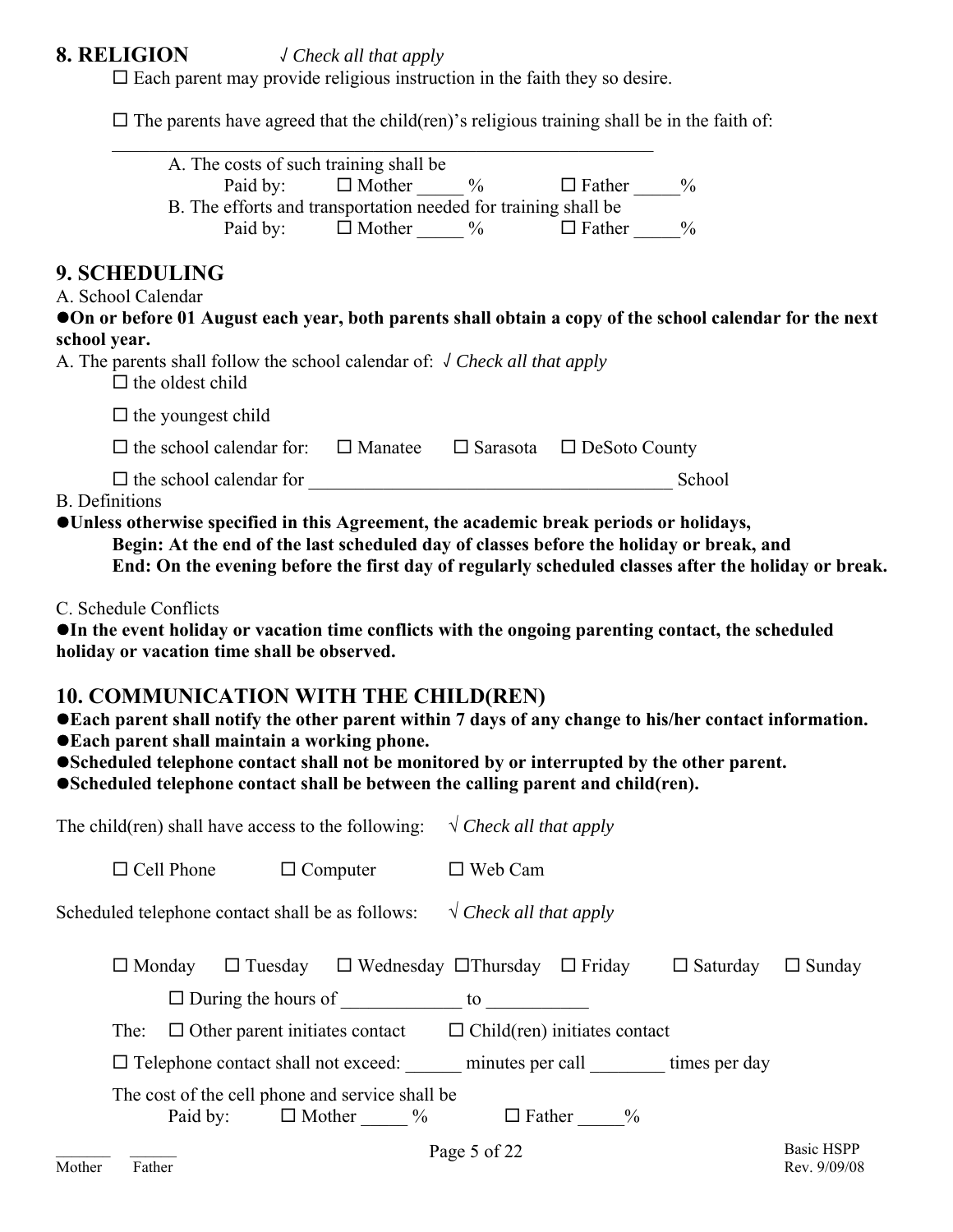| The child(ren) may maintain internet/online access with either parent: $\sqrt{C \cdot 1}$ / $\sqrt{C \cdot 1}$ and $\sqrt{C \cdot 1}$ and $\sqrt{C \cdot 1}$<br>$\Box$ Anytime                                                                                                                                                                                                                                                                                                                                                                                                                   |
|--------------------------------------------------------------------------------------------------------------------------------------------------------------------------------------------------------------------------------------------------------------------------------------------------------------------------------------------------------------------------------------------------------------------------------------------------------------------------------------------------------------------------------------------------------------------------------------------------|
| $\Box$ Monday $\Box$ Tuesday $\Box$ Wednesday $\Box$ Thursday $\Box$ Friday $\Box$ Saturday $\Box$ Sunday                                                                                                                                                                                                                                                                                                                                                                                                                                                                                        |
| $\Box$ During the hours of $\_\_\_\_\_\_\_\_\_\_\_\_\_\_\_\_\_\_\_$                                                                                                                                                                                                                                                                                                                                                                                                                                                                                                                              |
| The: $\Box$ Other parent initiates contact $\Box$ Child(ren) initiates contact                                                                                                                                                                                                                                                                                                                                                                                                                                                                                                                   |
| $\Box$ The child(ren) may send/receive email.                                                                                                                                                                                                                                                                                                                                                                                                                                                                                                                                                    |
| $\Box$ The child (ren) may make calls using the computer.                                                                                                                                                                                                                                                                                                                                                                                                                                                                                                                                        |
| $\Box$ The child (ren) may communicate on the following blogs, internet scrapbooks                                                                                                                                                                                                                                                                                                                                                                                                                                                                                                               |
|                                                                                                                                                                                                                                                                                                                                                                                                                                                                                                                                                                                                  |
| The child(ren) may e-mail each parent at the following e-mail addresses:                                                                                                                                                                                                                                                                                                                                                                                                                                                                                                                         |
| The cost associated with maintaining internet online access shall be<br>Paid by: $\Box$ Mother $\_\_\_\%$ $\Box$ Father $\_\_\_\%$                                                                                                                                                                                                                                                                                                                                                                                                                                                               |
| • The parents shall monitor the child(ren)'s use of the computer to insure their safety:<br>$\sqrt{\text{Check all that apply}}$<br>$\Box$ The parents agree to install parental controls on all computers used by the child (ren).<br>$\Box$ The parents agree that the child (ren)'s computer access will be supervised as follows:                                                                                                                                                                                                                                                            |
| <b>ODEFAULT COMMUICATION PLAN BETWEEN PARENTS AND CHILD(REN)</b><br>IF THE PARTIES CANNOT AGREE THE FOLLOWING SHALL APPLY:<br>1. The parent not with the child(ren) shall talk to the child(ren) every Sunday, Tuesday and<br>Thursday at 7 p.m. in the time zone where the child(ren) are located for a maximum of thirty minutes.<br>The parent no with the child(ren) shall place the call.<br>2. The child(ren) shall be permitted to call the other parent at any reasonable time they request.<br>The parent with the child(ren) shall assist the child(ren) in making the call if needed. |
| <b>11. COMMUNICATION BETWEEN PARENTS</b><br>Parents shall communicate by: $\sqrt{Check}$ all that apply<br>$\square$ Text Message<br>$\Box$ Third Party<br>$\square$ E-Mail<br>$\Box$ Other:<br>$\Box$ Letter                                                                                                                                                                                                                                                                                                                                                                                    |
| <b>ODEFAULT COMMUNICATION PLAN BETWEEN THE PARENTS</b><br>IF THE PARTIES CANNOT AGREE THE FOLLOWING SHALL APPLY:<br>The parents shall communicate about issues concerning the child(ren) by fax, email or certified U.S.<br>mail.                                                                                                                                                                                                                                                                                                                                                                |
| <b>12. CHILD CARE PROVIDERS</b><br>√ Check all that apply<br>• Child Care Provider means any party other than the parent who is caring for the child(ren).                                                                                                                                                                                                                                                                                                                                                                                                                                       |

 $\Box$  <br> Parents may individually select appropriate child care providers.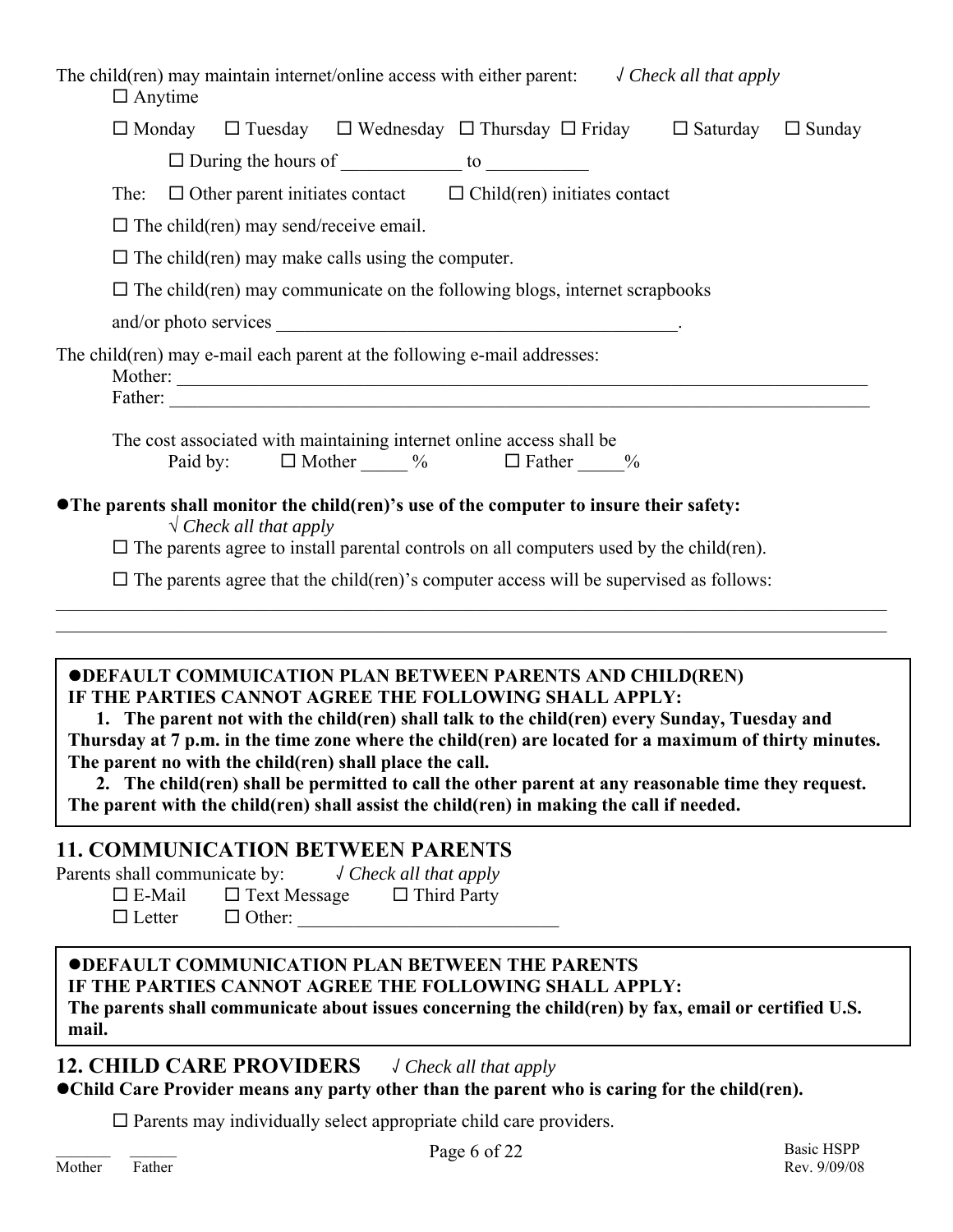$\square$  Parents agree the following individuals can be used as child care providers:

 $\square$  Each parent must offer via email or fax the other parent the opportunity to care for the child(ren) before using a child care provider for any period exceeding 48 hours.

 $\mathcal{L}_\mathcal{L} = \mathcal{L}_\mathcal{L} = \mathcal{L}_\mathcal{L} = \mathcal{L}_\mathcal{L} = \mathcal{L}_\mathcal{L} = \mathcal{L}_\mathcal{L} = \mathcal{L}_\mathcal{L} = \mathcal{L}_\mathcal{L} = \mathcal{L}_\mathcal{L} = \mathcal{L}_\mathcal{L} = \mathcal{L}_\mathcal{L} = \mathcal{L}_\mathcal{L} = \mathcal{L}_\mathcal{L} = \mathcal{L}_\mathcal{L} = \mathcal{L}_\mathcal{L} = \mathcal{L}_\mathcal{L} = \mathcal{L}_\mathcal{L}$ 

## **13. MODIFICATIONS TO THIS AGREEMENT**

**•If both parents agree to make a change to this agreement, such modification must be in writing, signed by both parties and filed with the court.** 

## **14. RULES THAT APPLY TO EXCHANGE AND TRAVEL**

**• All necessary information will accompany the child(ren) including:** 

- **▪ Medicine and dosage in its original packaging**
- **▪ Homework assignments, school projects and directions**
- **▪ Social and extra-curricular activities with uniforms/equipment**
- **▪ Appointments**
- **▪ Sleep / meal schedules**

**• During all transportation exchanges neither parent shall display anger, sarcasm or profanity in the presence of the child(ren).** 

**• Required child(ren)'s belongings will accompany them or be provided to the other parent by a third party.** 

**• Each parent shall ensure each child has adequate clothing and personal effects for the duration of parenting time.** 

● Each parent shall return each child clean, fed, with the clothes, personal effects and toys they took with **them.** 

 $\mathcal{L}_\mathcal{L} = \mathcal{L}_\mathcal{L} = \mathcal{L}_\mathcal{L} = \mathcal{L}_\mathcal{L} = \mathcal{L}_\mathcal{L} = \mathcal{L}_\mathcal{L} = \mathcal{L}_\mathcal{L} = \mathcal{L}_\mathcal{L} = \mathcal{L}_\mathcal{L} = \mathcal{L}_\mathcal{L} = \mathcal{L}_\mathcal{L} = \mathcal{L}_\mathcal{L} = \mathcal{L}_\mathcal{L} = \mathcal{L}_\mathcal{L} = \mathcal{L}_\mathcal{L} = \mathcal{L}_\mathcal{L} = \mathcal{L}_\mathcal{L}$ 

### √ *Check all that apply*

 $\Box$  In addition to the parents, the following person(s) may pick up or deliver a child:

 $\Box$  Either parent shall be permitted to take the child(ren) on vacation away from their usual residence as allowed by the Highly Structured Parenting Plan time sharing schedule.

 $\Box$  A written itinerary shall be provided to the other parent 30 days prior to the trip or, if a vacation is planned on short notice, as soon as the trip is planned.

 $\square$  Neither parent shall be permitted to take the child(ren) out of the U.S.A. without the written permission of the other parent or a court order.

#### A. Exchanges:

If Driving, Exchanges Shall Occur: √ *Check only one*

 $\Box$  The parents shall meet at the following central location, and each shall remain in their vehicle(*e.g. exit 213 off I-75, police substation )*:

Drop off location:\_\_\_\_\_\_\_\_\_\_\_\_\_\_\_\_\_\_\_\_\_\_\_\_\_\_\_\_\_\_\_\_\_\_\_\_\_\_\_\_\_\_\_\_\_\_\_\_\_\_\_\_\_\_\_\_\_\_\_\_\_\_\_\_\_\_\_\_

Pick up location:

 $\Box$  Other:  $\mathcal{L}_\mathcal{L} = \{ \mathcal{L}_\mathcal{L} = \{ \mathcal{L}_\mathcal{L} = \{ \mathcal{L}_\mathcal{L} = \{ \mathcal{L}_\mathcal{L} = \{ \mathcal{L}_\mathcal{L} = \{ \mathcal{L}_\mathcal{L} = \{ \mathcal{L}_\mathcal{L} = \{ \mathcal{L}_\mathcal{L} = \{ \mathcal{L}_\mathcal{L} = \{ \mathcal{L}_\mathcal{L} = \{ \mathcal{L}_\mathcal{L} = \{ \mathcal{L}_\mathcal{L} = \{ \mathcal{L}_\mathcal{L} = \{ \mathcal{L}_\mathcal{$ 

 If the parties don't agree on an exchange location, the following shall apply: √ *Check only one*   $\Box$  Child's School(specify):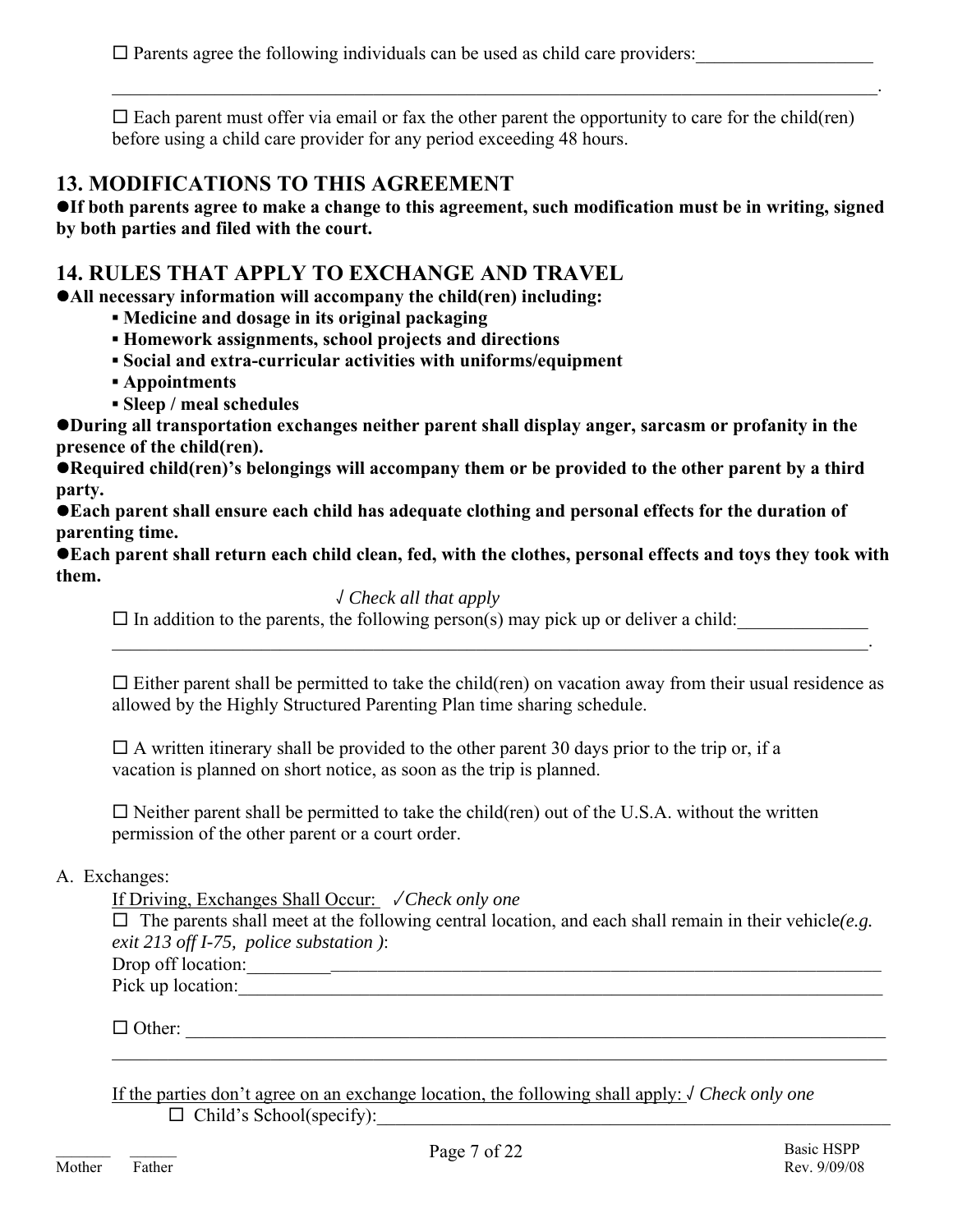| If Using Public Transportation: $\sqrt{C}$ Check all that apply                |  |                                                                                                             |
|--------------------------------------------------------------------------------|--|-------------------------------------------------------------------------------------------------------------|
| $\Box$ Cost of transportation of a child to share time with a parent is to be: |  |                                                                                                             |
| Paid by: $\Box$ Mother $\%$ $\Box$ Father $\%$                                 |  |                                                                                                             |
| Paid by: $\Box$ Mother $\%$ $\Box$ Father $\%$ :                               |  | $\Box$ Cost of transportation of an adult to travel with the child to share time the other parent is to be: |

• Neither parent shall be more than 30 minutes late without prior notice.

If the parties don't agree on an alternate exchange arrangement, the following plan shall be followed: √ *Check all that apply* 

 $\Box$  The inconvenienced parent will return home with the child(ren) to be picked up by the tardy parent.

 $\square$  The inconvenienced parent shall be entitled to an additional with the child(ren) to be used with prior notice.

 $\Box$  The tardy parent will deposit \$50 in the child(ren)'s savings account within seven days.

B. Restrictions on Out of Country Travel: √ *Check all that apply*

 $\Box$  Is permitted when notice is provided to the other parent days in advance. Such notice shall provide the child(ren)'s itinerary, travel mode, address and contact information for each destination of travel.

 $\Box$  Is not permitted without the prior written consent of the other parent. Such consent shall provide the child(ren)'s itinerary, travel mode, address and contact numbers.

 $\Box$  Travel is permitted only to countries that are signatory members of the Hague Convention on Civil Aspects of Child Abduction.

## **15. TIME SHARING PLAN**

**Parent "A"\_\_\_\_\_\_\_\_\_\_\_\_\_\_\_\_\_\_\_\_\_\_\_\_\_\_ Parent "B" \_\_\_\_\_\_\_\_\_\_\_\_\_\_\_\_\_\_\_\_\_\_\_\_\_\_\_\_\_** 

**Complete blanks above with name of parties. Fill in which days each Parent (A or B) will spend over night time with the child(ren):** 

|            | Monday | Tuesday | Wednesday | <b>Thursday</b> | Fridav | <b>Saturday</b> | Sunday |
|------------|--------|---------|-----------|-----------------|--------|-----------------|--------|
| Week One   | Parent | Parent  | Parent    | Parent          | Parent | Parent          | Parent |
| Week Two   | Parent | Parent  | Parent    | Parent          | Parent | Parent          | Parent |
| Week Three | Parent | Parent  | Parent    | Parent          | Parent | Parent          | Parent |
| Week Four  | Parent | Parent  | Parent    | Parent          | Parent | Parent          | Parent |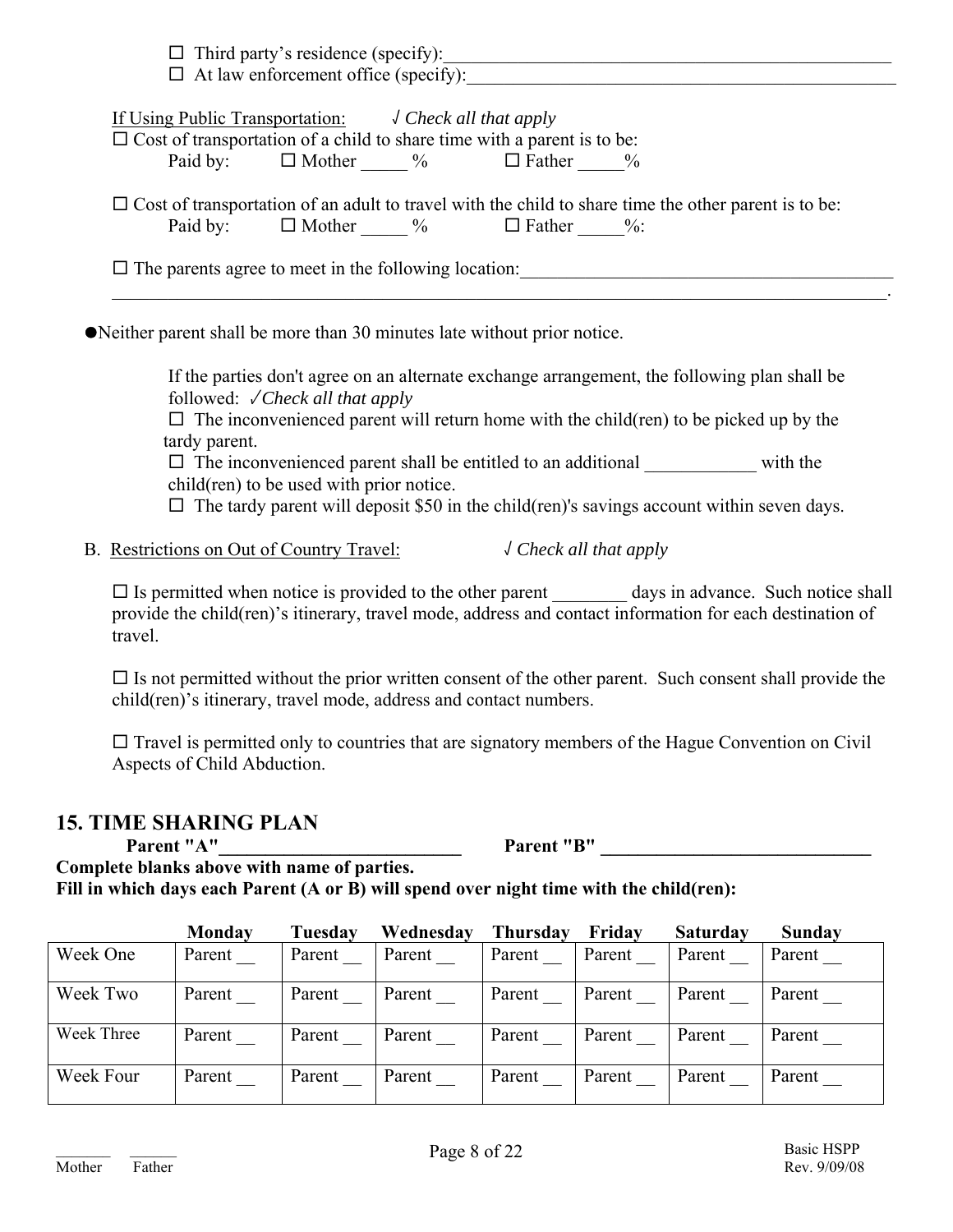Begins: √Check Beginning Time

 $\Box$  End of school day  $\square$  p.m.

 $\Box$  a.m. on the day after the end of school day

Ends: √Check Ending Time

 $\Box$  Beginning of school day

 $\Box$  p.m. on the day before beginning of school

## **ODEFAULT TIMESHARING PLAN IF THE PARTIES CANNOT AGREE THE FOLLOWING TIME SHARING PLAN SHALL APPLY:**

 The child(ren) will spend every other weekend with the Parent A from 6 p.m. on Friday until 6 p.m. on Sunday, and every Wednesday from after school and/or day care until 8pm.

 This schedule shall be extended to include school holidays and any teacher planning or in-service days where school is not in session that takes place on Friday or Monday. In event of such occurrence, the schedule shall be extended from Thursday 6 p.m. to Monday 6 p.m.

|            | Monday   | Tuesday  | Wednesday   | <b>Thursday</b> | Friday   | <b>Saturday</b> | Sunday   |
|------------|----------|----------|-------------|-----------------|----------|-----------------|----------|
| Week One   | Parent B | Parent B | Parent A    | Parent B        | Parent A | Parent A        | Parent B |
|            |          |          | (p.m. only) |                 |          |                 |          |
| Week Two   | Parent B | Parent B | Parent A    | Parent B        | Parent B | Parent B        | Parent B |
|            |          |          | (p.m. only) |                 |          |                 |          |
| Week Three | Parent B | Parent B | Parent A    | Parent B        | Parent A | Parent A        | Parent B |
|            |          |          | (p.m. only) |                 |          |                 |          |
| Week Four  | Parent B | Parent B | Parent A    | Parent B        | Parent B | Parent B        | Parent B |
|            |          |          | (p.m. only) |                 |          |                 |          |

## **16. HOLIDAYS, ACADEMIC BREAKS, SIGNIFICANT DAYS**

## $\bullet$ **This schedule follows:**

Even if your child(ren) are home schooled, or not in school at this time you must  $\sqrt{Check\ one}$ .

 $\Box$  Public school calendar (Specify County)

 $\Box$  Private school calendar. (Specify School):

The calendar is available at:

## z**Holiday timesharing takes priority over regular weekday or weekend visits.**

√ *Check all that apply* 

**Martin Luther King Jr. Day** *School Holiday: Third Monday in January*

 $\Box$  The  $\Box$  Mother  $\Box$  Father shall have parenting contact for this holiday every year.

 $\Box$  During even numbered years, the  $\Box$  Mother  $\Box$  Father has parenting contact. The other parent has contact in odd years **Begins**: Check Beginning Time

 $\Box$  End of school on last day of classes before the holiday

- $\Box$  a.m. Saturday morning before the holiday
- $\Box$  a.m. on the holiday

**Ends**: Check Ending Time

 $\square$  Beginning of school on first day of classes after the holiday

 $\Box$  p.m. on the holiday

**Presidents' Day** *Holiday: Third Monday in February*

- $\Box$  The  $\Box$  Mother  $\Box$  Father shall have parenting contact for this holiday every year.
- $\Box$  During even numbered years, the  $\Box$  Mother  $\Box$  Father has parenting contact. The other parent has parenting contact in odd years.

**Begins**: Check Beginning Time

 $\square$  End of school on last day of classes before the holiday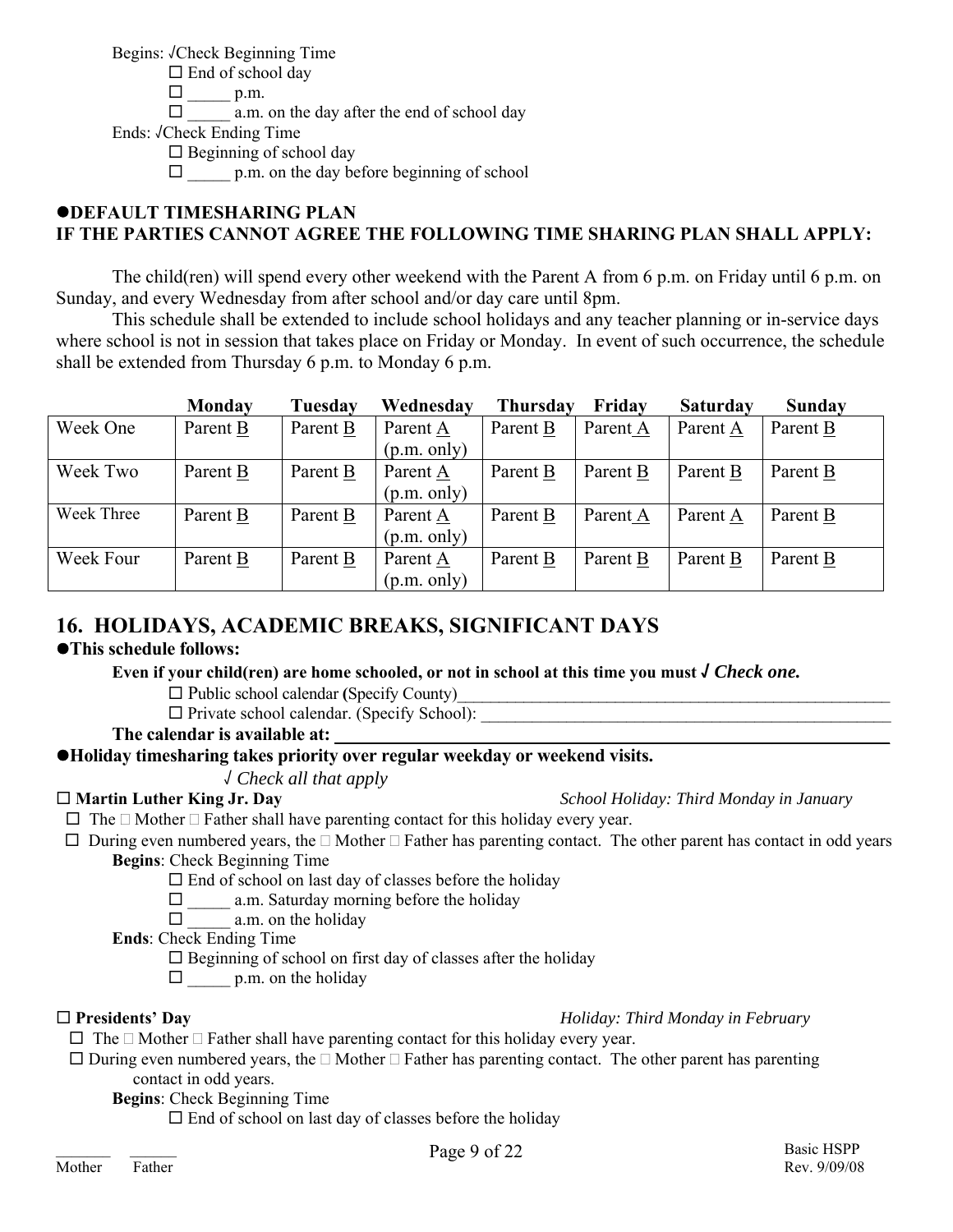$\Box$  a.m. on the holiday

**Ends**: Check Ending Time

 $\square$  Beginning of school on first day of classes after the holiday

 $\Box$  p.m. on the holiday

## **Good Friday/Easter** *Holiday: March/April*

 $\Box$  The  $\Box$  Mother  $\Box$  Father shall have parenting contact for this holiday every year.

 $\Box$  During even numbered years, the  $\Box$  Mother  $\Box$  Father has parenting contact. The other parent has parenting contact in odd years.

**Begins**: Check Beginning Time

 $\Box$  End of school on last day of classes before the holiday

 $\Box$  a.m. Saturday morning before the holiday.

 $\Box$  a.m. on the holiday

**Ends**: Check Ending Time

 $\square$  Beginning of school on first day of classes after the holiday

 $\Box$  p.m. on the holiday

## **Passover First Night** *Holiday: March/April*

- $\Box$  The  $\Box$  Mother  $\Box$  Father shall have parenting contact for this holiday every year.
- $\Box$  During even numbered years, the  $\Box$  Mother  $\Box$  Father has parenting contact. The other parent has parenting contact in odd years.

**Begins**: Check Beginning Time

- $\Box$  End of school on last day of classes before the holiday
- $\Box$  a.m. morning before the holiday
- $\Box$  p.m. evening before the holiday
- $\Box$  a.m. on the holiday

**Ends**: Check Ending Time

 $\square$  Beginning of school on first day of classes after the holiday

- $\square$  p.m. on the holiday
- $\square$  \_\_\_\_\_\_ a.m. morning after the holiday
- $\Box$  p.m. evening after the holiday

## **Passover Second Night** *Holiday: March/April*

- $\Box$  The  $\Box$  Mother  $\Box$  Father shall have parenting contact for this holiday every year.
- $\Box$  During even numbered years, the  $\Box$  Mother  $\Box$  Father has parenting contact. The other parent has parenting contact in odd years.

**Begins**: Check Beginning Time

- $\Box$  End of school on last day of classes before the holiday
- $\Box$  a.m. morning before the holiday
- $\square$  p.m. evening before the holiday
- $\Box$  a.m. on the holiday

**Ends:** Check Ending Time

 $\square$  Beginning of school on first day of classes after the holiday

 $\Box$  p.m. on the holiday

- $\square$  a.m. morning after the holiday
- $\Box$  p.m. evening after the holiday

## **Passover Last Night** *Holiday: March/April*

- $\Box$  The  $\Box$  Mother  $\Box$  Father shall have parenting contact for this holiday every year.
- $\Box$  During even numbered years, the  $\Box$  Mother  $\Box$  Father has parenting contact. The other parent has parenting contact in odd years.
	- **Begins**: Check Beginning Time
		- $\Box$  End of school on last day of classes before the holiday
			- $\Box$  a.m. morning before the holiday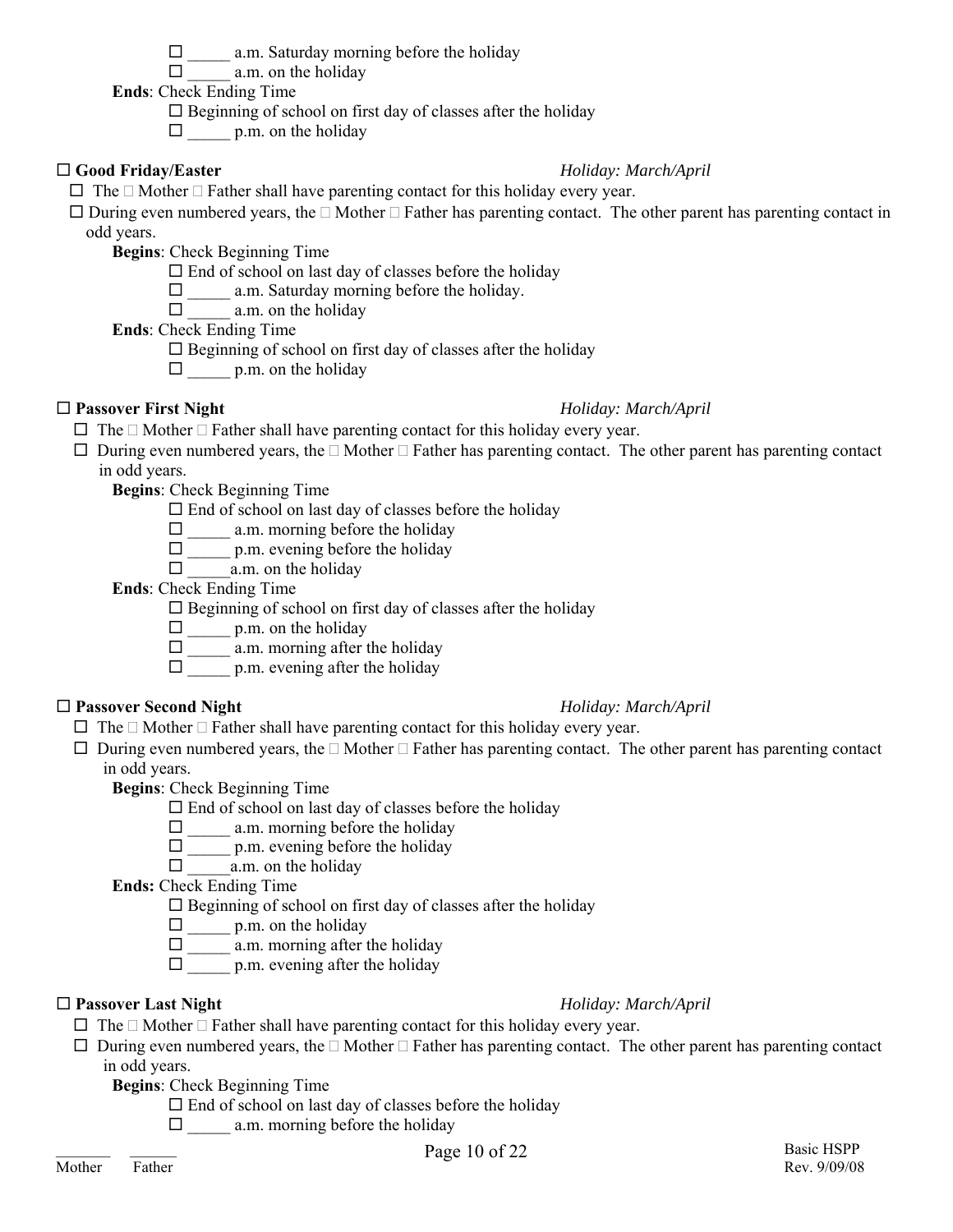### $\square$  p.m. evening before the holiday

 $\Box$  a.m. on the holiday

**Ends**: Check Ending Time

 $\square$  Beginning of school on first day of classes after the holiday

 $\square$  p.m. on the holiday

- \_\_\_\_\_ a.m. morning after the holiday
- $\Box$  p.m. evening after the holiday

#### **Spring Break** *Holiday: Defined by School Calendar*

- $\Box$  The  $\Box$  Mother  $\Box$  Father shall have parenting contact for this holiday every year.
- $\Box$  During even numbered years, the  $\Box$  Mother  $\Box$  Father has parenting contact. The other parent has parenting contact in odd years.

**Begins**: Check Beginning Time

 $\Box$  End of school on last day of classes before the holiday

 $\Box$  a.m. Saturday morning before the holiday

 $\Box$  a.m. on the holiday

**Ends**: Check Ending Time

- $\square$  Beginning of school on first day of classes after the holiday
- $\Box$  p.m. on the holiday

### **Memorial Day** *Holiday: Last Monday in May*

- $\Box$  The  $\Box$  Mother  $\Box$  Father shall have parenting contact for this holiday every year.
- $\Box$  During even numbered years, the  $\Box$  Mother  $\Box$  Father has parenting contact. The other parent has parenting contact in odd years.

**Begins**: Check Beginning Time

 $\Box$  End of school on last day of classes before the holiday

- $\Box$  a.m. Saturday morning before the holiday
- $\Box$  a.m. on the holiday

**Ends**: Check Ending Time

 $\square$  Beginning of school on first day of classes after the holiday

 $\Box$  p.m. on the holiday

### **Mother's Day** *Holiday: Second Sunday in May*

**Begins**: Check Beginning Time

 $\square$  End of school on last day of classes before Mother's Day

□ \_\_\_\_\_ a.m. Saturday morning before Mother's Day

 $\Box$  a.m. on Mother's Day

**Ends**: Check Ending Time

 $\square$  Beginning of school on first day of classes after Mother's Day

□ p.m. on Mother's Day

## **Father's Day** *Holiday: Third Sunday in June*

**Begins**: Check Beginning Time

 $\square$  End of school on last day of classes before Father's Day

□ a.m. Saturday morning before Father's Day

 $\Box$  a.m. on Father's day

**Ends**: Check Ending Time

Beginning of school on first day of classes after Father's Day

 $\Box$  p.m. on Father's Day

### **Independence Day** *Holiday: 4th of July*

- $\Box$  The  $\Box$  Mother  $\Box$  Father shall have parenting contact for this holiday every year.
- $\Box$  During even numbered years, the  $\Box$  Mother  $\Box$  Father has parenting contact. The other parent has parenting contact in odd years.

**Begins**: Check Beginning Time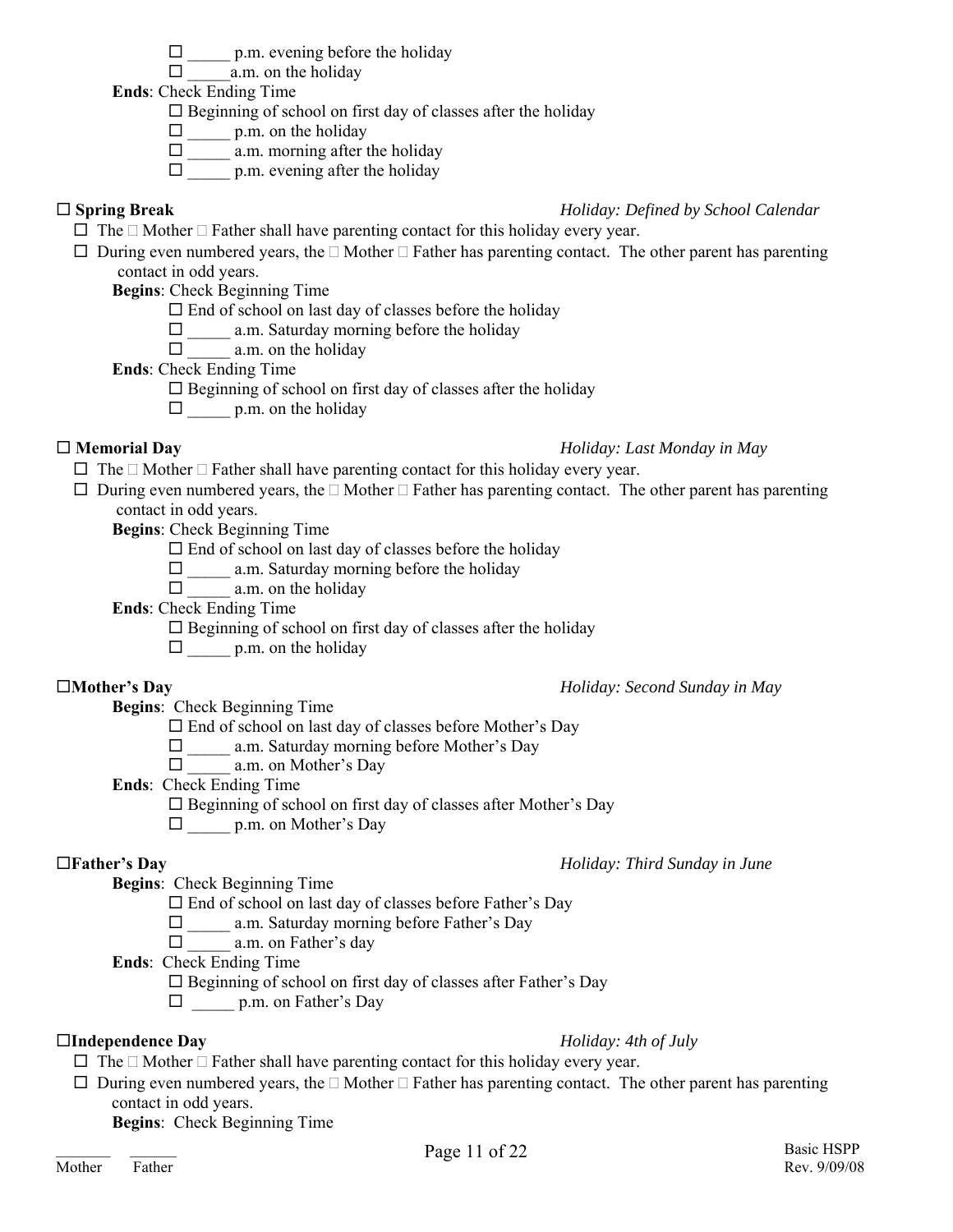$\Box$  p.m. on the 3rd of July

 $\Box$  a.m. on the 4th of July

**Ends**: Check Ending Time

 $\square$  p.m. on the 4th of July

 $\Box$  p.m. on the 5th of July

### **Labor Day** *Holiday: First Monday in September*

- $\Box$  The  $\Box$  Mother  $\Box$  Father shall have parenting contact for this holiday every year.
- $\Box$  During even numbered years, the  $\Box$  Mother  $\Box$  Father has parenting contact. The other parent has parenting contact in odd years.

**Begins**: Check Beginning Time

 $\Box$  End of school on last day of classes before the holiday

 $\Box$  a.m. Saturday morning before the holiday

 $\Box$  a.m. on the holiday

**Ends**: Check Ending Time

- $\square$  Beginning of school on first day of classes after the holiday
- $\square$  p.m. on the holiday

#### **Rosh Hashanah** *Holiday: September*

- $\Box$  The  $\Box$  Mother  $\Box$  Father shall have parenting contact for this holiday every year.
- $\Box$  During even numbered years, the  $\Box$  Mother  $\Box$  Father has parenting contact. The other parent has parenting contact in odd years.

**Begins**: Check Beginning Time

 $\square$  End of school on last day of classes on the day of Rosh Hashanah.

\_\_\_\_\_ a.m. on the day of Rosh Hashanah Eve

\_\_\_\_\_ p.m. Rosh Hashanah Eve

**Ends**: Check Ending Time

Beginning of school on first day of classes after Rosh Hashanah

 $\square$  p.m. Rosh Hashanah day.

 $\Box$  a.m. after one overnight, if celebrating on first day only.

 $\Box$  p.m. after Rosh Hashanah if celebrating after two overnights

### **Yom Kippur** *Holiday: September* /*October*

 $\Box$  The  $\Box$  Mother  $\Box$  Father shall have parenting contact for this holiday every year.

 $\Box$  During even numbered years, the  $\Box$  Mother  $\Box$  Father has parenting contact. The other parent has parenting contact in odd years.

**Begins**: Check Beginning Time

 $\square$  End of school on last day of classes before Yom Kippur

- $\Box$  a.m. Yom Kippur Eve
- $\square$  p.m. Yom Kippur Eve

**Ends**: Check Ending Time

 $\square$  Beginning of school on first day of classes after Yom Kippur

\_\_\_\_\_ p.m. Yom Kippur

- $\square$  a.m. morning after Yom Kippur
- $\Box$  p.m. morning after Yom Kippur

### **Columbus Day** *Holiday: Second Monday in October*

- $\Box$  The  $\Box$  Mother  $\Box$  Father shall have parenting contact for this holiday every year.
- $\Box$  During even numbered years, the  $\Box$  Mother  $\Box$  Father has parenting contact. The other parent has parenting contact in odd years.

**Begins**: Check Beginning Time

- $\Box$  End of school on last day of classes before the holiday
- $\Box$  a.m. Saturday morning before the holiday
- $\Box$  a.m. on the holiday

**Ends**: Check Ending Time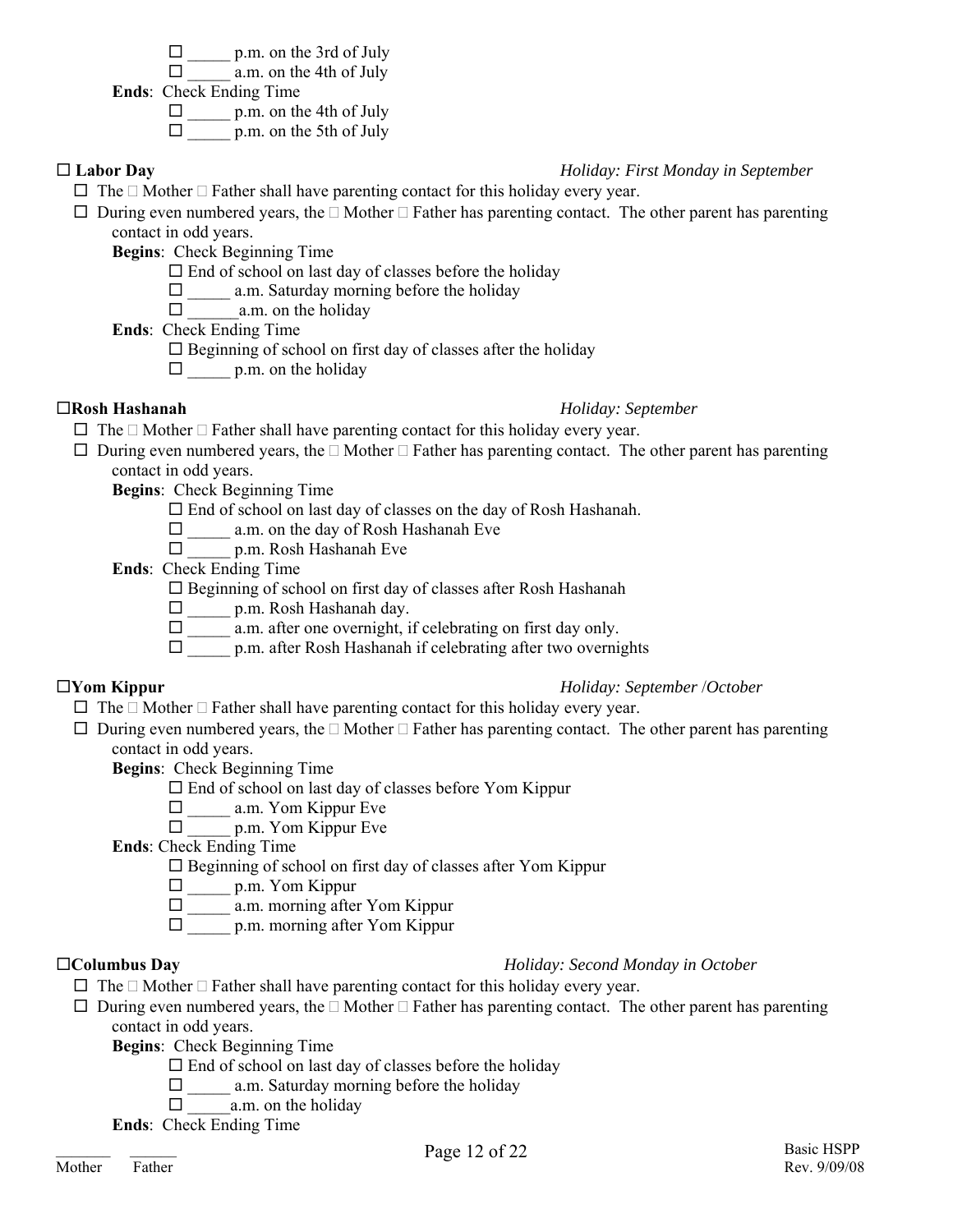$\square$  Beginning of school on first day of classes after the holiday

 $\Box$  p.m. on the holiday

### **Eid al-Fitr** *Holiday: Date varies*

- $\Box$  The  $\Box$  Mother  $\Box$  Father shall have parenting contact for this entire holiday every year.
- $\Box$  During even numbered years, the  $\Box$  Mother  $\Box$  Father has parenting contact. The other parent has parenting contact in odd years.
- $\Box$  Timesharing schedule as follows:

| Day 1: Mother a.m. to   |         | p.m. Father         | a.m. to | p.m. |
|-------------------------|---------|---------------------|---------|------|
| Day 2: Mother $a.m.$ to |         | p.m. Father a.m. to |         | p.m. |
| Day 3: Mother           | a.m. to | p.m. Father         | a.m. to | p.m. |

### **Eid al-Adha** *Holiday: Date varies*

- $\Box$  The  $\Box$  Mother  $\Box$  Father shall have parenting contact for this holiday every year.
- $\Box$  During even numbered years, the  $\Box$  Mother  $\Box$  Father has parenting contact. The other parent has parenting contact in odd years.
- $\Box$  Timesharing schedule as follows:
	- Day 1: Mother \_\_\_\_\_ a.m. to \_\_\_\_\_\_\_ p.m. Father \_\_\_\_\_ a.m. to \_\_\_\_\_\_\_ p.m. Day 2: Mother  $\frac{1}{\sqrt{2}}$  a.m. to  $\frac{1}{\sqrt{2}}$  p.m. Father  $\frac{1}{\sqrt{2}}$  a.m. to  $\frac{1}{\sqrt{2}}$  p.m. Day 3: Mother \_\_\_\_\_ a.m. to \_\_\_\_\_\_\_ p.m. Father \_\_\_\_\_ a.m. to \_\_\_\_\_\_\_ p.m.

#### **October 31st** *Holiday: 31st of October*

 $\Box$  The  $\Box$  Mother  $\Box$  Father shall have parenting contact for this holiday every year.

 $\Box$  During even numbered years, the  $\Box$  Mother  $\Box$  Father has parenting contact. The other parent has parenting contact in odd years.

**Begins**: Check Beginning Time

- $\Box$  p.m. on 31st of October
- **Ends**: Check Ending Time
	- $\Box$  p.m. on 31st of October
	- $\Box$  Beginning of school on 1st of November or, if no school 9:00 a.m.

 $\Box$  a.m. on 1<sup>st</sup> of November.

#### **Thanksgiving** *Holiday: Fourth Thursday in November*

- $\Box$  The  $\Box$  Mother  $\Box$  Father shall have parenting contact for this holiday every year.
- $\Box$  During even numbered years, the  $\Box$  Mother  $\Box$  Father has parenting contact. The other parent has parenting contact in odd years.

**Begins**: Check Beginning Time

- $\Box$  End of school on last day of classes before the holiday
- \_\_\_\_\_ a.m. Wednesday \_\_\_\_\_ p.m. Wednesday

## $\square$  \_\_\_\_\_\_ a.m. Thursday \_\_\_\_\_\_\_ p.m. Thursday

**Ends**: Check Ending Time

 $\square$  Beginning of school on first day of classes after the holiday

- $\Box$  a.m. Thursday p.m. Thursday
- $\Box$  a.m. Friday  $\Box$  p.m. Friday
- $\Box$  a.m. Sunday p.m. Sunday

#### **Hanukkah** *Holiday: December*

- $\Box$  The  $\Box$  Mother  $\Box$  Father shall have parenting contact for this entire holiday every year.
- $\Box$  During even numbered years, the  $\Box$  Mother  $\Box$  Father has parenting contact. The other parent has parenting contact in odd years.
- $\Box$  Timesharing schedule as follows:<br>Day 1: Mother a n

| Day 1: Mother           | a.m. to | p.m. Father | a.m. to | p.m. |
|-------------------------|---------|-------------|---------|------|
| Day 2: Mother $a.m.$ to |         | p.m. Father | a.m. to | p.m. |
| Day 3: Mother           | a.m. to | p.m. Father | a.m. to | p.m. |
| Day 4: Mother           | a.m. to | p.m. Father | a.m. to | p.m. |
|                         |         |             |         |      |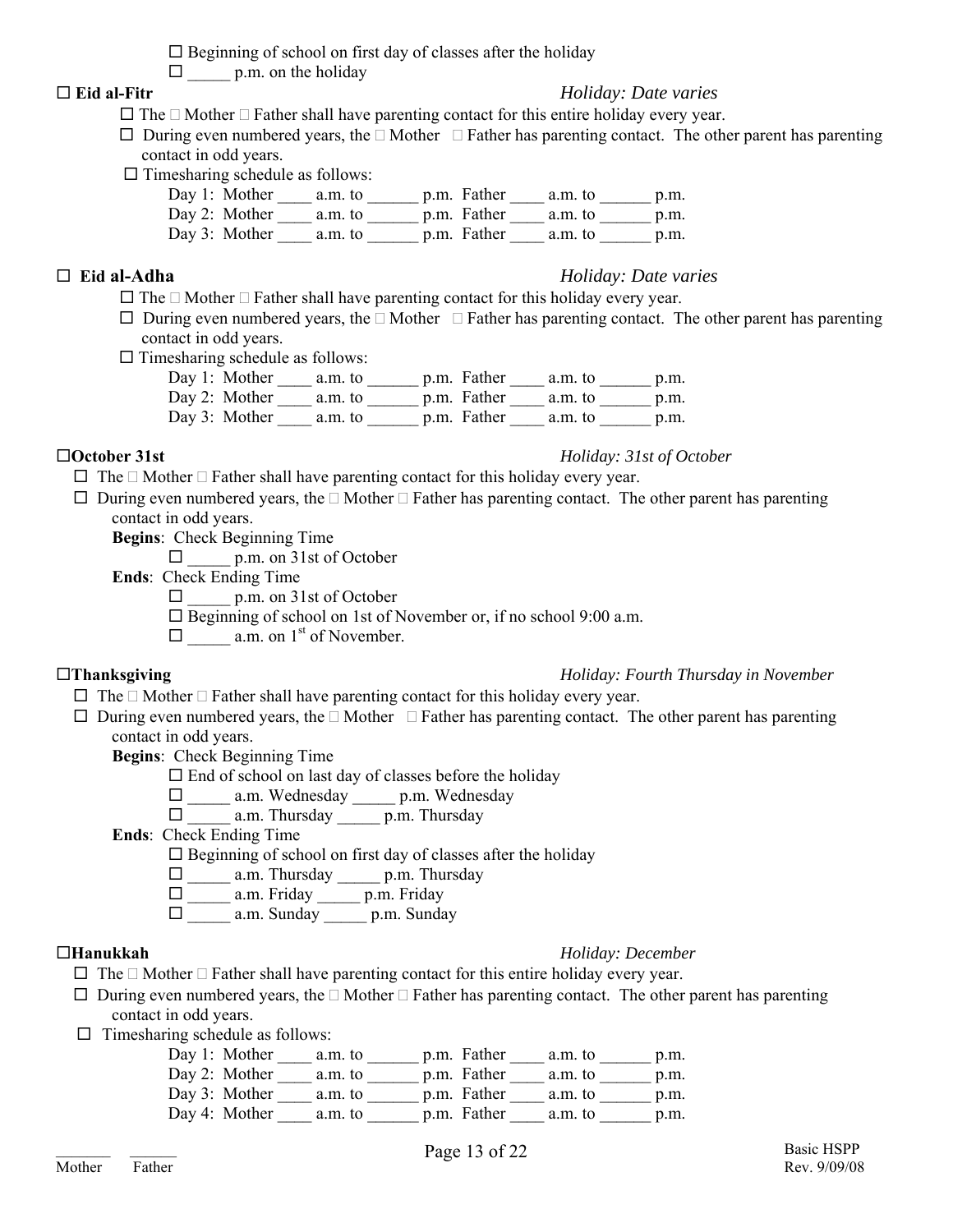| Day 5: Mother           | a.m. to | p.m. Father | a.m. to | p.m. |
|-------------------------|---------|-------------|---------|------|
| Day 6: Mother $a.m.$ to |         | p.m. Father | a.m. to | p.m. |
| Day 7: Mother $a.m.$ to |         | p.m. Father | a.m. to | p.m. |
| Day 8: Mother           | a.m. to | p.m. Father | a.m. to | p.m. |

#### **Winter Break** √ Check *A, B, or C*

 $\Box$  A. During even numbered years, the  $\Box$ Mother  $\Box$ Father has parenting contact during the half of the Winter break that includes Christmas Day. During odd numbered years, the other parent has the half of the Winter Break that includes Christmas Day.

**B.** Parenting contact will be for the entire Winter Break.

**Begins**: Check Beginning Time

 $\square$  End of school on last day of classes before the break

 $\Box$  a.m. Saturday morning after the last day of classes

 $\Box$  a.m. Monday after the last day of classes

**Ends**: Check Ending Time

 $\Box$  Saturday before school resumes

 $\square$  Beginning of school on first day of classes after the holiday

 $\Box$  p.m. the night before classes resume

 $\Box$  C. During even numbered years, the  $\Box$ Mother  $\Box$ Father has parenting contact during the first half and the other parent shall have the second half of the break. This is reversed in odd years.

*First Half* - **Begins**: Check Beginning Time

 $\square$  End of school on last day of classes before the break.

 $\Box$  a.m. Saturday morning after the last day of classes.

 $\Box$  a.m. Monday after the last day of classes.

**Ends**: Check Ending Time

 $\Box$  If the break has an odd number of days, at 2:00 p.m. on the day after the midpoint date. For example if the break is 13 days, the break ends on  $13/2 = 6.5$ , so the first half ends at 2:00 p.m. on the 7th day.

 $\Box$  If the break has an even number of days, at 8:00 p.m. on the midpoint date. For example if the break is 12 days, the break ends on  $12/2 = 6$ , so the first half ends at 8:00 p.m. on the 6th day.

*Second Half* - **Begins**: Check Beginning Time

 $\Box$  If the break has an odd number of days, at 2:00 p.m. on the day after the midpoint date. For example if the break is 13 days, the break ends on  $13/2 = 6.5$ , so the first half ends at 2:00 p.m. on the 7th day.

 $\Box$  If the break has an even number of days, at 8:00 p.m. on the midpoint date. For example if the break is 12 days, the break ends on  $12/2 = 6$ , so the first half ends at 8:00 p.m. on the 6th day.

**Ends**: Check Ending Time

 $\Box$  Beginning of school on first day of classes after the holiday.

 $\Box$  p.m. the night before classes resume.

**December 24th** *Holiday: 24th of December*

 $\square$  The child remains where the Winter Break schedule specifies, OR

 $\square$  The parents shall follow the following schedule:

- $\Box$  The  $\Box$  Mother  $\Box$  Father shall have parenting contact for this holiday every year.
- $\Box$  During even numbered years, the  $\Box$  Mother  $\Box$  Father has parenting contact. The other parent has parenting contact in odd years.
- **Begins**: Check Beginning Time
	- $\square$  The child remains where the Winter Break schedule specifies.
	- □ a.m. on 24th of December
	- $\Box$  p.m. on 24th of December
- **Ends**: Check Ending Time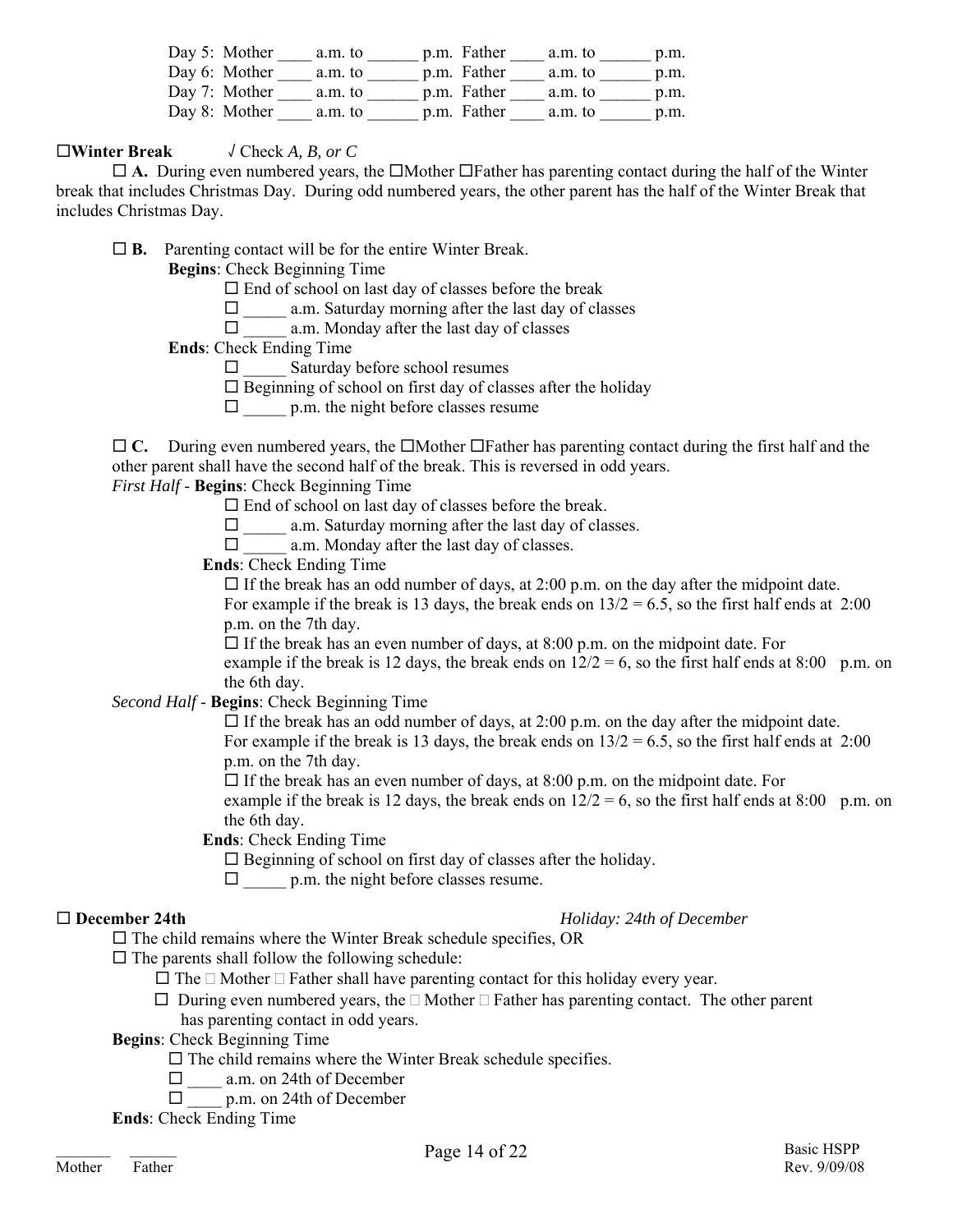□ \_\_\_\_\_ p.m. on 24th of December

□ a.m. on 25th of December

#### **December 25th** *Holiday: 25th of December*

 $\square$  The child remains where the Winter Break schedule specifies, OR

 $\square$  The parents shall follow the following schedule:

- $\Box$  The  $\Box$  Mother  $\Box$  Father shall have parenting contact for this holiday every year.
- $\Box$  During even numbered years, the  $\Box$  Mother  $\Box$  Father has parenting contact. The other parent has parenting contact in odd years.
- **Begins**: Check Beginning Time
	- $\square$  The child remains where the Winter Break schedule specifies
		- □ a.m. on 25th of December
		- $\Box$  p.m. on 25th of December
- **Ends**: Check Ending Time
	- $\Box$  p.m. on 25th of December
	- \_\_\_\_\_ a.m. on 26th of December
- 

#### **Kwanza** *Holiday: December 26/January 1*

- $\Box$  The  $\Box$  Mother  $\Box$  Father shall have parenting contact for this holiday every year.
- $\Box$  During even numbered years, the  $\Box$  Mother  $\Box$  Father has parenting contact. The other parent has parenting contact in odd years.
- $\Box$  Timesharing schedule as follows:

**Note:** The last day of this holiday may conflict with New Year's and Winter Break selection.

| Dec. 26: Mother: | a.m. to | p.m. Father: | a.m. to | p.m. |
|------------------|---------|--------------|---------|------|
| Dec. 27: Mother: | a.m. to | p.m. Father: | a.m. to | p.m. |
| Dec .28: Mother: | a.m. to | p.m. Father: | a.m. to | p.m. |
| Dec. 29: Mother: | a.m. to | p.m. Father: | a.m. to | p.m. |
| Dec. 30: Mother: | a.m. to | p.m. Father: | a.m. to | p.m. |
| Dec. 31: Mother: | a.m. to | p.m. Father: | a.m. to | p.m. |
| Jan. 01: Mother: | a.m. to | p.m. Father: | a.m. to | p.m. |

#### **New Year's** *Holiday: December 31 /January* 1

- $\Box$  The  $\Box$  Mother  $\Box$  Father shall have parenting contact for this holiday every year.
- $\Box$  During even numbered years, the  $\Box$  Mother  $\Box$  Father has parenting contact. The other parent has parenting contact in odd years.

**Note:** This holiday may conflict with the last day of Kwanza.

**Begins**: Check Beginning Time

 $\square$  \_\_\_\_\_ a.m./ \_\_\_\_\_ pm New Year's Eve

\_\_\_\_\_a.m./ \_\_\_\_\_\_p.m. New Year's Day

**Ends**: Check Ending Time

\_\_\_\_\_ p.m. New Year's Day

□ **Mother's Birthday become that the specify Date:** 

Begins: Check Beginning Time

 $\Box$  pm on Mother's Birthday

**Ends**: Check Ending Time

 $\square$  p.m. on Mother's Birthday

 $\Box$  a.m. the day after the Mother's birthday or at the start of classes the day after the Mother's birthday

 $\Box$  **Father's Birthday Specify Date:** 

**Begins**: Check Beginning Time  $\Box$  pm on Father's Birthday **Ends**: Check Ending Time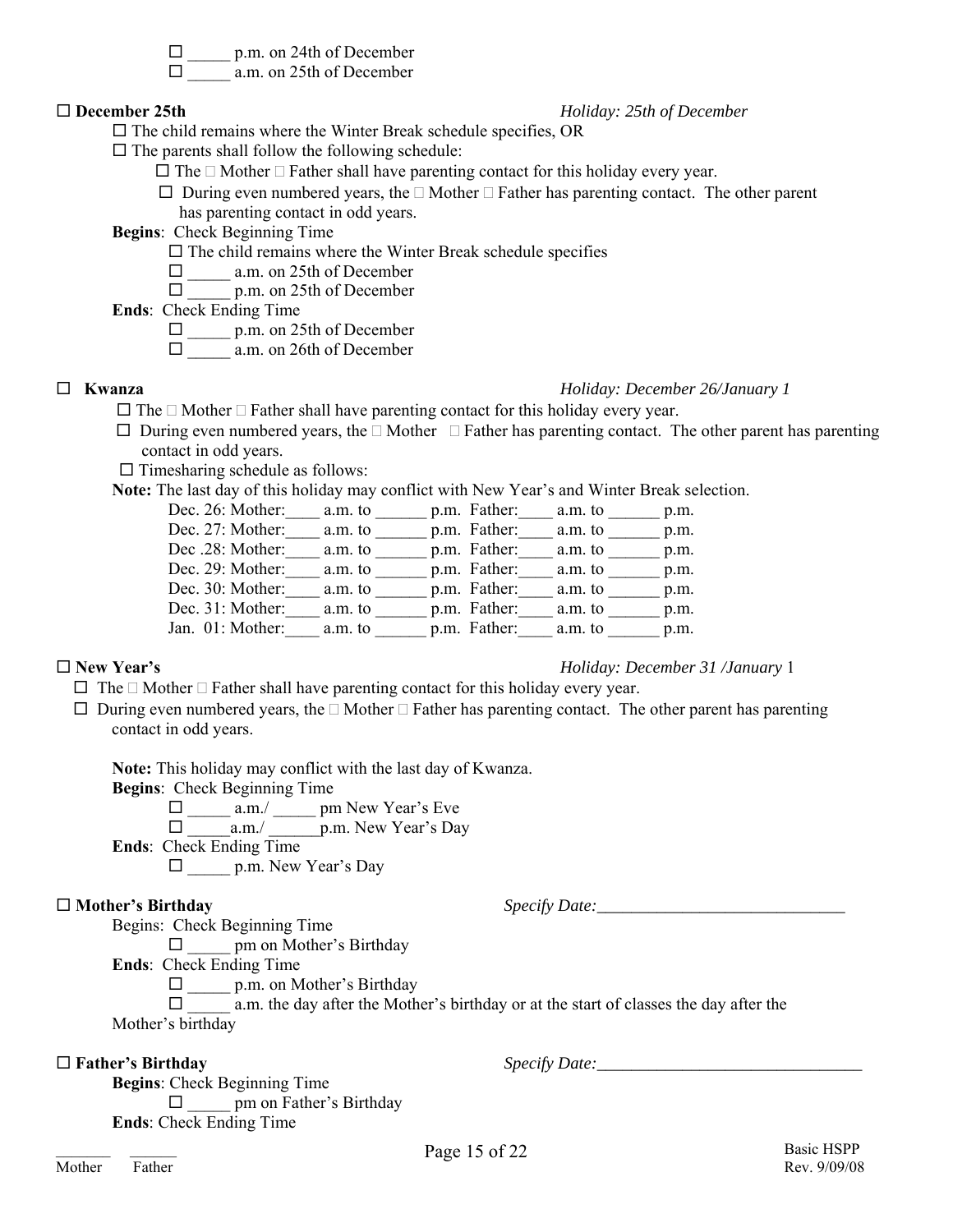$\Box$  p.m. on Father's Birthday

 $\Box$  a.m. the day after the Father's birthday or at the start of classes the day after the Father's birthday

| $\Box$ Child(ren)'s Birthday                     |                                      |
|--------------------------------------------------|--------------------------------------|
| <b>Begins:</b> $\Box$ a.m. Child(ren)'s Birthday | (Specify Child(ren)'s Name and Date) |
| $\Box$ p.m. Child(ren)'s Birthday                |                                      |
| <b>Ends:</b> Check Ending Time                   |                                      |
| a.m. Child(ren)'s Birthday                       |                                      |
| $\Box$ p.m. Child(ren)'s Birthday                |                                      |
| a.m. Child(ren)'s the day after the birthday     |                                      |
|                                                  |                                      |
| $\Box$ Other Significant Dates:                  |                                      |
|                                                  |                                      |
| Ends:                                            |                                      |
|                                                  |                                      |
| $\Box$ Other Significant Dates:                  |                                      |
|                                                  |                                      |
| Ends:                                            |                                      |
|                                                  |                                      |

*(The remainder of this page intentionally left blank.)*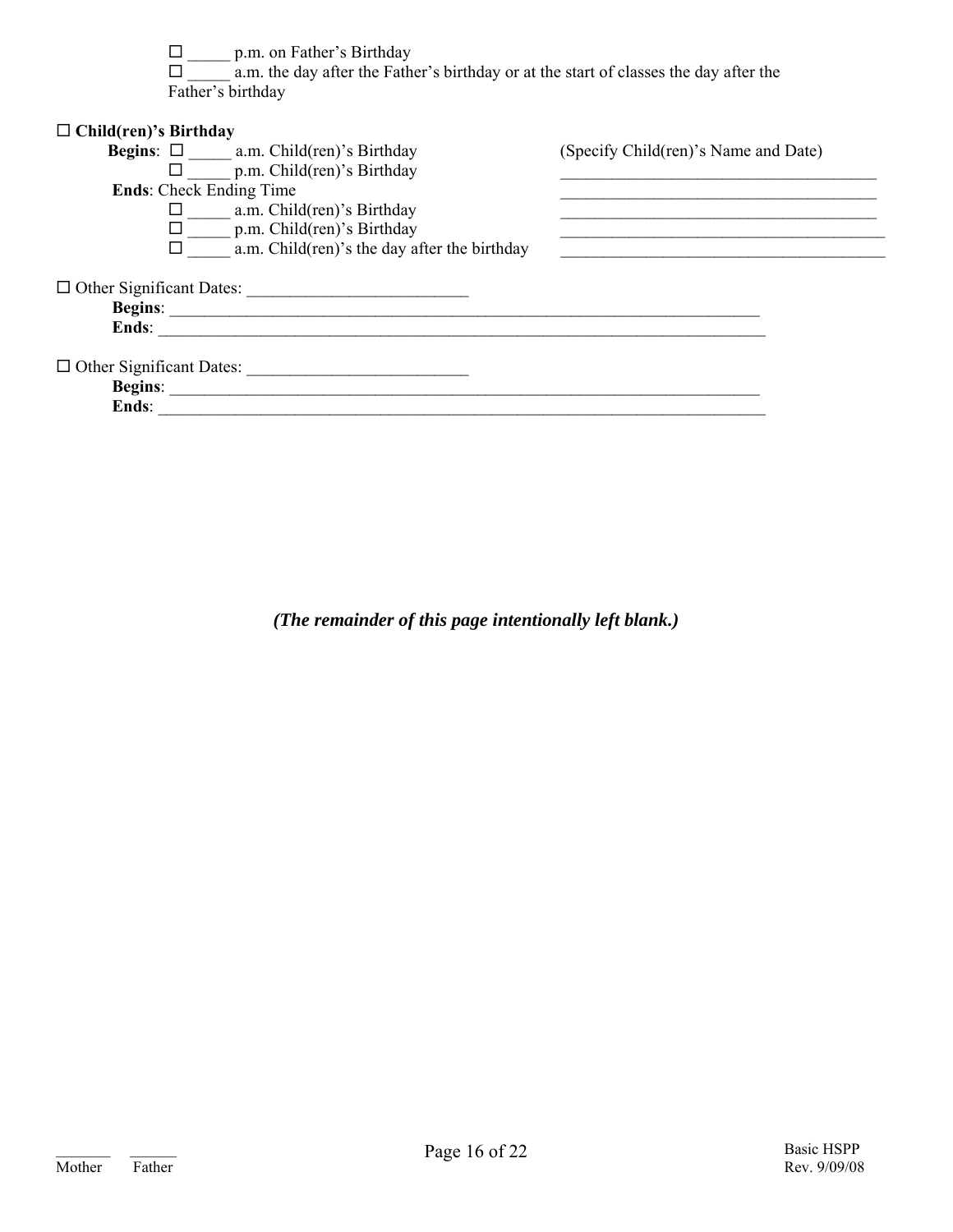### **EASY REFERENCE CHART:**

 *Write Father or Mother only in the periods that apply.* For specific days and times see above.

|                                | <b>Even Years</b> | <b>Odd Years</b> | <b>Every Year</b> |
|--------------------------------|-------------------|------------------|-------------------|
| <b>Martin Luther King,</b>     |                   |                  |                   |
| Jr. Day                        |                   |                  |                   |
| <b>Presidents' Day</b>         |                   |                  |                   |
| Good Friday -                  |                   |                  |                   |
| <b>Easter</b>                  |                   |                  |                   |
| Passover 1 <sup>st</sup> Night |                   |                  |                   |
| Passover 2 <sup>nd</sup> Night |                   |                  |                   |
| <b>Passover Last Night</b>     |                   |                  |                   |
| <b>Spring Break</b>            |                   |                  |                   |
| <b>Memorial Day</b>            |                   |                  |                   |
| <b>Mother's Day</b>            |                   |                  |                   |
| <b>Father's Day</b>            |                   |                  |                   |
| <b>Independence Day</b>        |                   |                  |                   |
| <b>Labor Day</b>               |                   |                  |                   |
| <b>Rosh Hashanah</b>           |                   |                  |                   |
| <b>Yom Kippur</b>              |                   |                  |                   |
| <b>Columbus Day</b>            |                   |                  |                   |
| Eid al-Fitr Day 1              |                   |                  |                   |
| Eid al-Fitr Day 2              |                   |                  |                   |
| Eid al-Fitr Day 3              |                   |                  |                   |
| Eid al-Adha Day 1              |                   |                  |                   |
| Eid al-Adha Day 2              |                   |                  |                   |
| Eid al-Adha Day 3              |                   |                  |                   |
| October 31st                   |                   |                  |                   |
| <b>Thanksgiving</b>            |                   |                  |                   |
| Hanukkah Day 1                 |                   |                  |                   |
| Hanukkah Day 2                 |                   |                  |                   |
| Hanukkah Day 3                 |                   |                  |                   |
| <b>Hanukkah Day 4</b>          |                   |                  |                   |
| <b>Hanukkah Day 5</b>          |                   |                  |                   |
| Hanukkah Day 6                 |                   |                  |                   |
| <b>Hanukkah Day 7</b>          |                   |                  |                   |
| <b>Hanukkah Day 8</b>          |                   |                  |                   |
| <b>Winter Break - A</b>        |                   |                  |                   |
| <b>Winter Break - B</b>        |                   |                  |                   |
| <b>Winter Break - C</b>        |                   |                  |                   |
| December 24 <sup>th</sup>      |                   |                  |                   |
| December 25 <sup>th</sup>      |                   |                  |                   |
| Kwanza Dec. 26 <sup>th</sup>   |                   |                  |                   |
| Kwanza Dec. 27 <sup>th</sup>   |                   |                  |                   |
| Kwanza Dec. 28 <sup>th</sup>   |                   |                  |                   |
| Kwanza Dec. 29 <sup>th</sup>   |                   |                  |                   |
| Kwanza Dec. 30 <sup>th</sup>   |                   |                  |                   |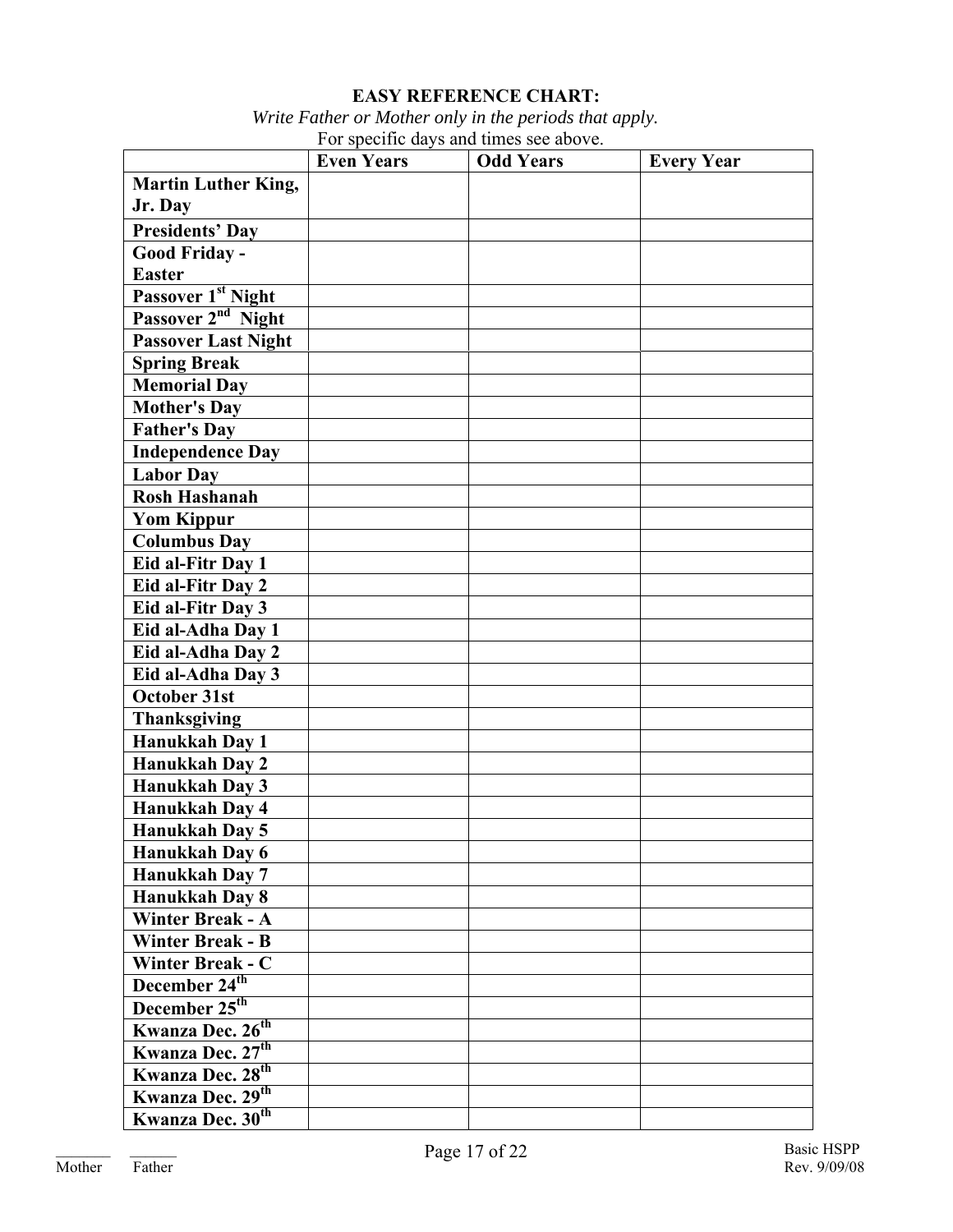| Kwanza Dec. 31 <sup>st</sup> |  |  |
|------------------------------|--|--|
| Kwanza Jan. 1st              |  |  |
| New Year's Day               |  |  |
| <b>Mother's Birthday</b>     |  |  |
| <b>Father's Birthday</b>     |  |  |
| Child(ren)'s Birthday        |  |  |
| Child(ren)'s Birthday        |  |  |
| Child(ren)'s Birthday        |  |  |
| Child(ren)'s Birthday        |  |  |
| Child(ren)'s Birthday        |  |  |
| <b>Other Holiday</b>         |  |  |
| <b>Other Holiday</b>         |  |  |
|                              |  |  |

### $\bullet$ **DEFAULT HOLIDAY PLAN IF THE PARTIES CANNOT AGREE THE FOLLOWING SHALL APPLY:**

**1. In Even Years** Parent A shall have the child(ren) for the following holidays:

 **Christmas/Winter Holiday**- Beginning at 9 a.m. on the day after school ends for seven (7) continuous days.

 **Thanksgiving Vacation**- No time sharing.

 **Spring Break**- Beginning at 9 a.m. on the day after school ends for seven continuous days.

**Other Holidays**- If there is one special religious holiday (other than Christmas) that falls into this category, contact shall take place from 7 p.m. the day before the holiday until 6 p.m. on the holiday. If there is more than one special religious holiday, the parents shall alternate and contact shall take place from 7 p.m. the day before the holiday until 6 p.m. on the holiday.

Parent A shall the child(ren) for Martin Luther King Jr. Day, Good Friday, 4<sup>th</sup> of July and October 31, beginning 9 a.m. on the day of the holiday until 9 a.m. the next day or until the time school begins, whichever is earliest.

 The Parent B shall have the child(ren) for Presidents' Day, Memorial Day and Labor Day, beginning 9 a.m. on the day of the holiday until 9 a.m. the next day or until the time school begins, whichever is earliest.

**2. In Odd Years** Parent A shall have the child(ren) for the following holidays:

 **Christmas/Winter Holiday**- Beginning at 9 a.m. on the seventh day after school ends for the holiday break, for seven (7) continuous days..

 **Thanksgiving Vacation**- Beginning at 9 a.m. on the day after school ends until 6 p.m. on Sunday.  **Spring Break**- No contact.

 **Other Holidays**- If there is one special religious holiday (other than Christmas) that falls into this category, contact shall take place from 7 p.m. the day before the holiday until 6 p.m. on the holiday. If there is more than one special religious holiday, the parents shall alternate and contact shall take place from 7 p.m. the day before the holiday until 6 p.m. on the holiday.

Parent B shall the child(ren) for Martin Luther King Jr. Day, Good Friday, 4<sup>th</sup> of July and October 31, beginning 9 a.m. on the day of the holiday until 9 a.m. the next day or until the time school begins, whichever is earliest.

 Parent A shall have the child(ren) for Presidents' Day, Memorial Day and Labor Day, beginning 9 a.m. on the day of the holiday until 9 a.m. the next day or until the time school begins, whichever is earliest.

**3. Every Year** the Mother shall have the child(ren) on Mother's Day and the Father shall have the child(ren) on Father's Day. This holiday visit shall begin on Saturday at noon and end at 6 p.m. on Sunday.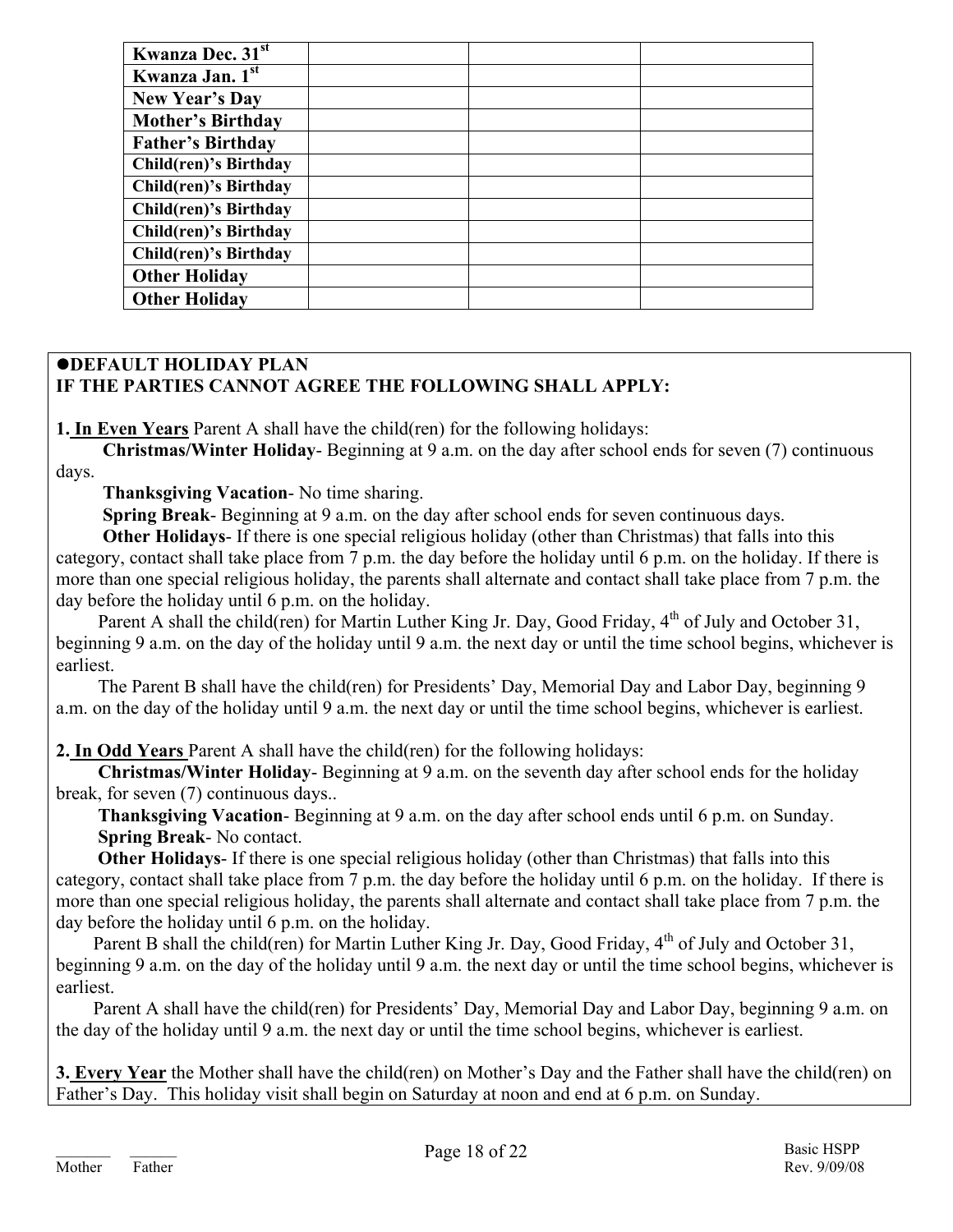## **17. SUMMER TIME SHARING**

**•The summer period is defined as starting on the last day of regularly scheduled classes of one school year and ending on the first day of regularly scheduled classes of the next school year.** 

 $\Box$  The parents will keep the ongoing parent contact schedule during summer breaks.

| $\Box$ The child (ren) shall spend the month of | with: $\sqrt{C}$ Check one. |
|-------------------------------------------------|-----------------------------|
| $\Box$ Parent A                                 |                             |
| $\Box$ Parent B                                 |                             |

 $\Box$  The child(ren) shall spend the entire summer vacation, except for the first week and the last two weeks of vacation with: **√** *Check one.*

> Parent A □ Parent B

The child(ren) shall spend \_\_\_\_\_\_\_ weeks of summer vacation with: √ *Check one*

□ Parent A □ Parent B

In order to have first choice, this Parent (*specify A or B*) \_\_\_\_\_\_\_\_\_shall provide Parent (*specify A or B*) \_\_\_\_\_ a date schedule for the summer by April 15th of each year. Otherwise, Parent (*specify A or* 

*B*) will have first choice.

 $\Box$  The parents have agreed upon the following summer contact schedule:

#### **• Parents shall make alternate arrangements within two weeks after the summer school schedule is determined if the child(ren) must attend a summer academic program mandated by the child(ren)'s school district, as follows:**

 $\_$  , and the contribution of the contribution of the contribution of the contribution of the contribution of  $\mathcal{L}_\text{max}$  $\mathcal{L}_\mathcal{L} = \mathcal{L}_\mathcal{L} = \mathcal{L}_\mathcal{L} = \mathcal{L}_\mathcal{L} = \mathcal{L}_\mathcal{L} = \mathcal{L}_\mathcal{L} = \mathcal{L}_\mathcal{L} = \mathcal{L}_\mathcal{L} = \mathcal{L}_\mathcal{L} = \mathcal{L}_\mathcal{L} = \mathcal{L}_\mathcal{L} = \mathcal{L}_\mathcal{L} = \mathcal{L}_\mathcal{L} = \mathcal{L}_\mathcal{L} = \mathcal{L}_\mathcal{L} = \mathcal{L}_\mathcal{L} = \mathcal{L}_\mathcal{L}$  $\_$  , and the contribution of the contribution of the contribution of the contribution of the contribution of  $\mathcal{L}_\text{max}$ 

√ *Check all that apply*

- $\Box$  The child(ren) shall attend summer school in the same district where school is attended during the school year.
- $\Box$  The child(ren) shall attend summer school in (specify district) school district so long as the child(ren)'s home school district approves it. It shall be the responsibility of Parent (*specify A or B*) to secure approval from the home school district and enroll the child(ren) in summer school in their district prior to scheduling the child(ren)'s alternate summer contact. Parent (*specify A or B*) shall provide the other parent with documentation establishing approval and enrollment if requested.
- $\Box$  If the child(ren) must attend summer school, and it limits either parent's contact time, the party who is negatively affected shall be entitled to make–up time over the next twelve months.

## **18. OPTIONAL TO CONSIDER**

 If the parents wish to add additional items to their parenting plan, please specify below:  *For Example: Names – Do the parents agree that only they are to be called "mother" or "father" or like names?*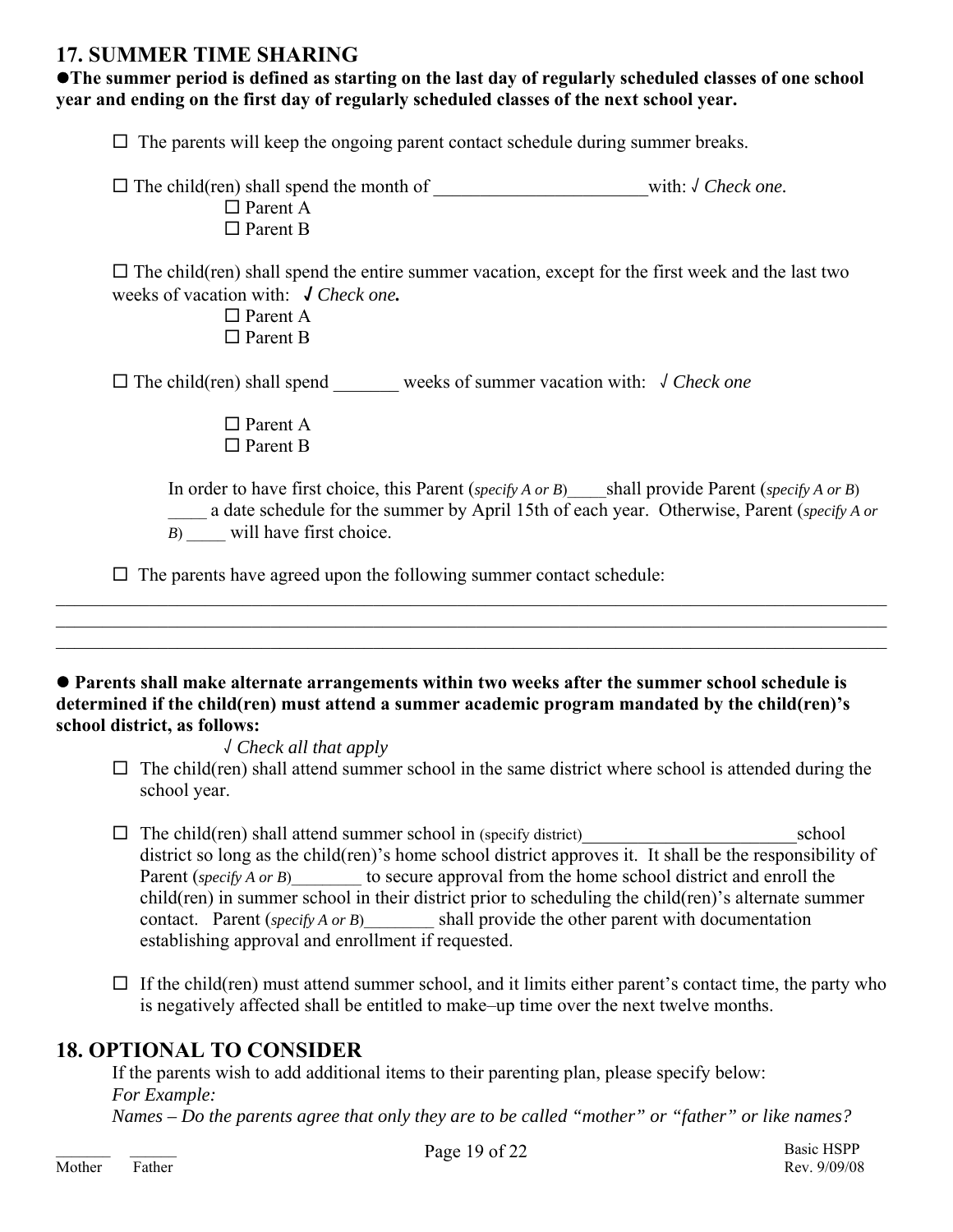*Driving – Do the parents agree at what age the child(ren) will drive (jet skies, cars, motorcycles, ATV's)?* 

 *Employment – Do the parents consent to, and agree as to what age, the child(ren) may be employed? Passports- Do the parents agree the child(ren) can or cannot get a passport?* 

 *Images of the child(ren) –Are there any restrictions on the child(ren)'s images on internet sites, Myspace, Facebook, etc?* 

 *Cosmetic Surgery/Tattoos/Piercing/Body- Do the parents consent to these? Extended Family – Do the parents want access for extended family members? Special Events – Are there special family events that need to be agreed upon by the parents? No Contact – Do the parents want to prevent the child's contact with any third parties?* 

## A. Before the parents must:  $\Box$  Notify the other parent  $\Box$  Agree  $\Box$  Agree in Writing. B. Before the parents must:  $\Box$  Notify the other parent  $\Box$  Agree  $\Box$  Agree in Writing. C. Before the parents must:  $\Box$  Notify the other parent  $\Box$  Agree  $\Box$  Agree in Writing. D. Before the parents must:  $\Box$  Notify the other parent  $\Box$  Agree  $\Box$  Agree in Writing. E. Before the parents must:  $\Box$  Notify the other parent  $\Box$  Agree  $\Box$  Agree in Writing. F. Before the parents must:  $\square$  Notify the other parent  $\square$  Agree  $\square$  Agree in Writing. G. Before  $\frac{1}{\sum_{i=1}^{n} \sum_{j=1}^{n} \sum_{j=1}^{n} \sum_{j=1}^{n} \sum_{j=1}^{n} \sum_{j=1}^{n} \sum_{j=1}^{n} \sum_{j=1}^{n} \sum_{j=1}^{n} \sum_{j=1}^{n} \sum_{j=1}^{n} \sum_{j=1}^{n} \sum_{j=1}^{n} \sum_{j=1}^{n} \sum_{j=1}^{n} \sum_{j=1}^{n} \sum_{j=1}^{n} \sum_{j=1}^{n} \sum_{j=1}^{n} \sum_{j=1}^{n} \sum_{j=$ the parents must:  $\square$  Notify the other parent  $\square$  Agree

## **19. DEPENDENCY EXEMPTION**

The dependency exemption for the minor child(ren) shall be assigned to:

- $\Box$  The Mother
- $\Box$  The Father
- $\Box$  The Mother in even numbered years, and the Father in odd number years
- $\Box$  The Father in even number years, and the Mother in odd number years
- $\Box$  Divided evenly between the Mother and the Father
- $\Box$  Other:

**OTHER** (Anything else you want to agree on. Include accommodations for a child's special needs, age, etc.)  $\_$  , and the contribution of the contribution of the contribution of the contribution of the contribution of  $\mathcal{L}_\text{max}$ 

 $\_$  , and the contribution of the contribution of the contribution of the contribution of the contribution of  $\mathcal{L}_\text{max}$  $\mathcal{L}_\mathcal{L} = \mathcal{L}_\mathcal{L} = \mathcal{L}_\mathcal{L} = \mathcal{L}_\mathcal{L} = \mathcal{L}_\mathcal{L} = \mathcal{L}_\mathcal{L} = \mathcal{L}_\mathcal{L} = \mathcal{L}_\mathcal{L} = \mathcal{L}_\mathcal{L} = \mathcal{L}_\mathcal{L} = \mathcal{L}_\mathcal{L} = \mathcal{L}_\mathcal{L} = \mathcal{L}_\mathcal{L} = \mathcal{L}_\mathcal{L} = \mathcal{L}_\mathcal{L} = \mathcal{L}_\mathcal{L} = \mathcal{L}_\mathcal{L}$  $\_$  , and the contribution of the contribution of the contribution of the contribution of the contribution of  $\mathcal{L}_\text{max}$  $\_$  , and the contribution of the contribution of the contribution of the contribution of the contribution of  $\mathcal{L}_\text{max}$  $\_$  , and the contribution of the contribution of the contribution of the contribution of the contribution of  $\mathcal{L}_\text{max}$  $\_$  , and the contribution of the contribution of the contribution of the contribution of the contribution of  $\mathcal{L}_\text{max}$  $\mathcal{L}_\mathcal{L} = \mathcal{L}_\mathcal{L} = \mathcal{L}_\mathcal{L} = \mathcal{L}_\mathcal{L} = \mathcal{L}_\mathcal{L} = \mathcal{L}_\mathcal{L} = \mathcal{L}_\mathcal{L} = \mathcal{L}_\mathcal{L} = \mathcal{L}_\mathcal{L} = \mathcal{L}_\mathcal{L} = \mathcal{L}_\mathcal{L} = \mathcal{L}_\mathcal{L} = \mathcal{L}_\mathcal{L} = \mathcal{L}_\mathcal{L} = \mathcal{L}_\mathcal{L} = \mathcal{L}_\mathcal{L} = \mathcal{L}_\mathcal{L}$  $\_$  , and the contribution of the contribution of the contribution of the contribution of the contribution of  $\mathcal{L}_\text{max}$ 

 $\mathcal{L}_\text{max}$  , and the set of the set of the set of the set of the set of the set of the set of the set of the set of  $\mathcal{L}_\mathcal{L} = \{ \mathcal{L}_\mathcal{L} = \{ \mathcal{L}_\mathcal{L} = \{ \mathcal{L}_\mathcal{L} = \{ \mathcal{L}_\mathcal{L} = \{ \mathcal{L}_\mathcal{L} = \{ \mathcal{L}_\mathcal{L} = \{ \mathcal{L}_\mathcal{L} = \{ \mathcal{L}_\mathcal{L} = \{ \mathcal{L}_\mathcal{L} = \{ \mathcal{L}_\mathcal{L} = \{ \mathcal{L}_\mathcal{L} = \{ \mathcal{L}_\mathcal{L} = \{ \mathcal{L}_\mathcal{L} = \{ \mathcal{L}_\mathcal{$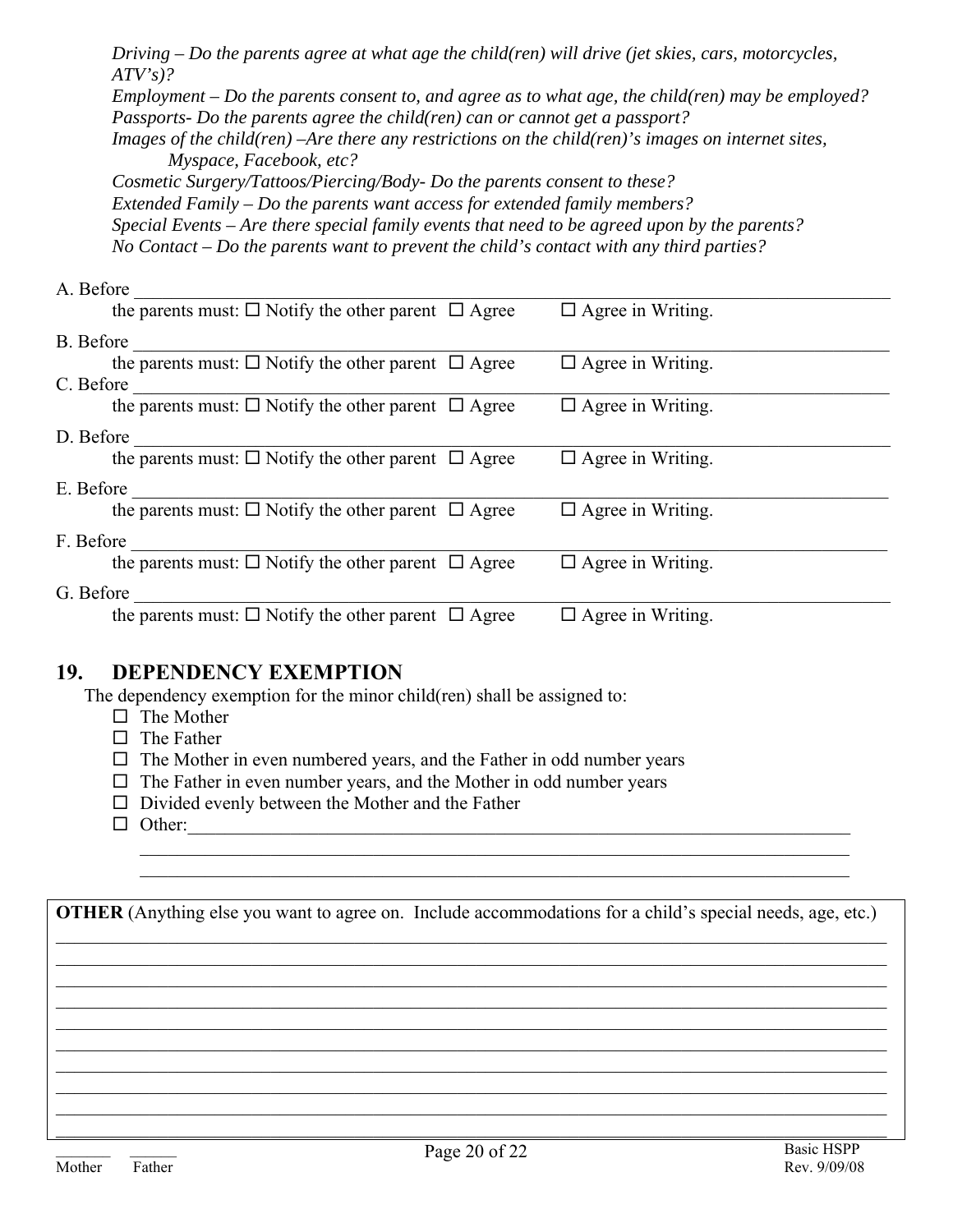### **INFORMATION SHARING**

**• Each parent shall keep the other informed of their current contact information (address, telephone and cell numbers) and inform the other of any change in writing within 3 days.** 

● Each parent shall provide the other parent with the contact information for the child's school, sports, **extracurricular and religious activities within 3 days of getting that information. Thereafter, it shall be the other parent's responsibility to stay informed of the child's events and activities.** 

**This is part of a Court Order when attached to a signed Judgment. Each party has been put on notice that an intentional failure to follow the rules or a direct violation of this parenting plan is punishable through the contempt of powers of the court. In addition, if the violation poses an immediate threat to the child(ren), the specific parenting time may be stopped by the court. One parent's failure to comply with the rules does not excuse the other party from following the rules.** 

### **PARENT INFORMATION**

PRINT MOTHER'S NAME **HOME PHONE** 

STREET ADDRESS WORK PHONE

CITY, STATE AND ZIP CODE CELL PHONE

 $\Box$  SUBSTITUTE ADDRESS: CHECK BOX IF YOU HAVE WRITTEN SOMEONE ELSE'S ADDRESS SUBSTITUTE PHONE NUMBER BECAUSE YOU FEAR HARASSMENT OR HARM.

PRINT FATHER'S NAME HOME PHONE

STREET ADDRESS WORK PHONE

CITY, STATE AND ZIP CODE CELL PHONE SUBSTITUTE ADDRESS: CHECK BOX IF YOU \_\_\_\_\_\_\_\_\_\_\_\_\_\_\_\_\_\_\_\_\_\_\_\_\_\_\_\_\_ HAVE WRITTEN SOMEONE ELSE'S ADDRESS SUBSTITUTE PHONE NUMBER BECAUSE YOU FEAR HARASSMENT OR HARM.

 $\mathcal{L}_\text{max}$  , and the contribution of the contribution of the contribution of the contribution of the contribution of the contribution of the contribution of the contribution of the contribution of the contribution of t

 $\mathcal{L}_\text{max} = \frac{1}{2} \sum_{i=1}^n \mathcal{L}_\text{max}(\mathbf{x}_i - \mathbf{y}_i)$ 

 $\mathcal{L}_\text{max}$  , and the contribution of the contribution of the contribution of the contribution of the contribution of the contribution of the contribution of the contribution of the contribution of the contribution of t

 $\mathcal{L}_\text{max}$  , and the contribution of the contribution of the contribution of the contribution of the contribution of the contribution of the contribution of the contribution of the contribution of the contribution of t

 $\mathcal{L}_\text{max}$  , and the contribution of the contribution of the contribution of the contribution of the contribution of the contribution of the contribution of the contribution of the contribution of the contribution of t

 $\mathcal{L}_\text{max}$  , and the contribution of the contribution of the contribution of the contribution of the contribution of the contribution of the contribution of the contribution of the contribution of the contribution of t